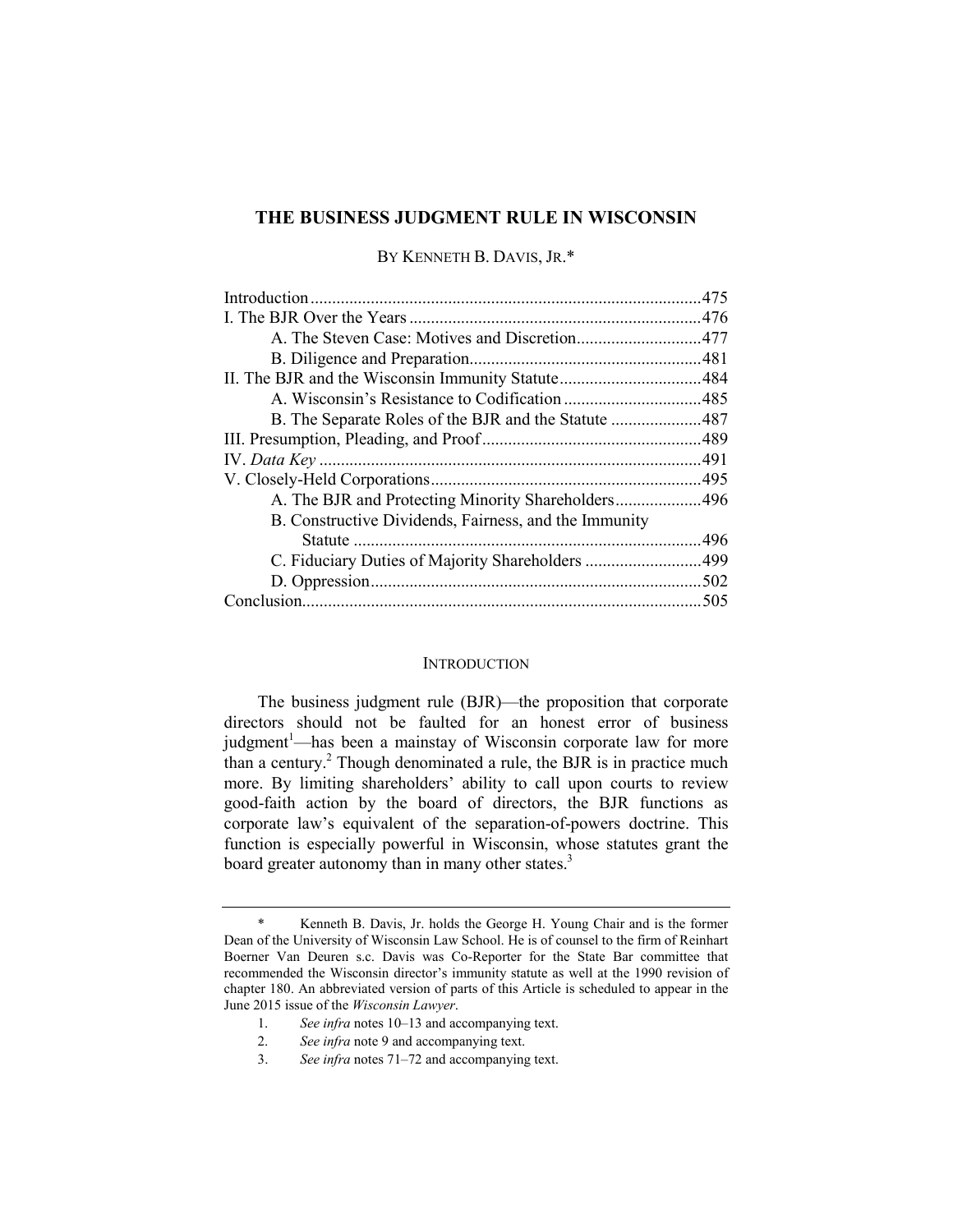Given its foundational role, the BJR influences corporate litigation in a variety of ways. It is the source of substantive rules of law that both protect individual directors from personal liability for past decisions that have gone awry and shield the board's current decisions from attack by shareholders who favor an alternative course of action.<sup>4</sup> Depending on the jurisdiction, it may also impose additional procedural burdens on the plaintiff who seeks to challenge board action.<sup>5</sup>

It is in this latter, procedural context that the Wisconsin Supreme Court recently considered the effects of the BJR in *Data Key Partners v.*  Permira Advisers LLC.<sup>6</sup> Although the issue before the court involved the Wisconsin statute immunizing directors from monetary liability, $\alpha$  both the majority and dissent, along with the court of appeals below, framed the discussion in terms of the BJR.<sup>8</sup> While the *Data Key* decision provides important insight into both the statute and the BJR, the judges' conflation of the two may be misinterpreted and lead to confusion over the separate roles played by each.

This Article therefore takes the opportunity to take a deeper look at both the statute and the BJR—what each of them does and does not do, and why. The discussion is organized as follows. Part I traces how Wisconsin courts have formulated the BJR over the years. Part II considers the separate functions of the BJR and the immunity statute. Parts III and IV discuss the procedural dimensions of the BJR and their application to the supreme court's decision in *Data Key*. Part V considers the important and evolving area of minority-shareholder protection in close corporations, where the BJR may come into conflict with other doctrines, and where the risk of misapplying *Data Key* is perhaps greatest.

# I. THE BJR OVER THE YEARS

Wisconsin courts have embraced the BJR since the early 1900s.<sup>9</sup> By 1929, Justice Marvin Rosenberry could cite several Wisconsin decisions for the proposition that "courts will not interfere in the internal management of corporate affairs in the absence of allegations clearly

<sup>4.</sup> *See Data Key Partners v. Permira Advisers LLC*, 2014 WI 86, ¶¶ 32–33, 356 Wis. 2d 665, 849 N.W.2d 693.

<sup>5.</sup> *See id.* ¶¶ 34, 36–37.

<sup>6.</sup> *See id.* ¶¶ 2, 36–37.

<sup>7.</sup> WIS. STAT. § 180.0828(1) (2013–14).

<sup>8.</sup> *See infra* note 73 and accompanying text.

<sup>9.</sup> The rule first appeared in two decisions in the early 1900s. *Figge v. Bergenthal*, 130 Wis. 594, 615, 624–25, 109 N.W. 581 (1907); *Theis v. Durr*, 125 Wis. 651, 659, 104 N.W. 985 (1905).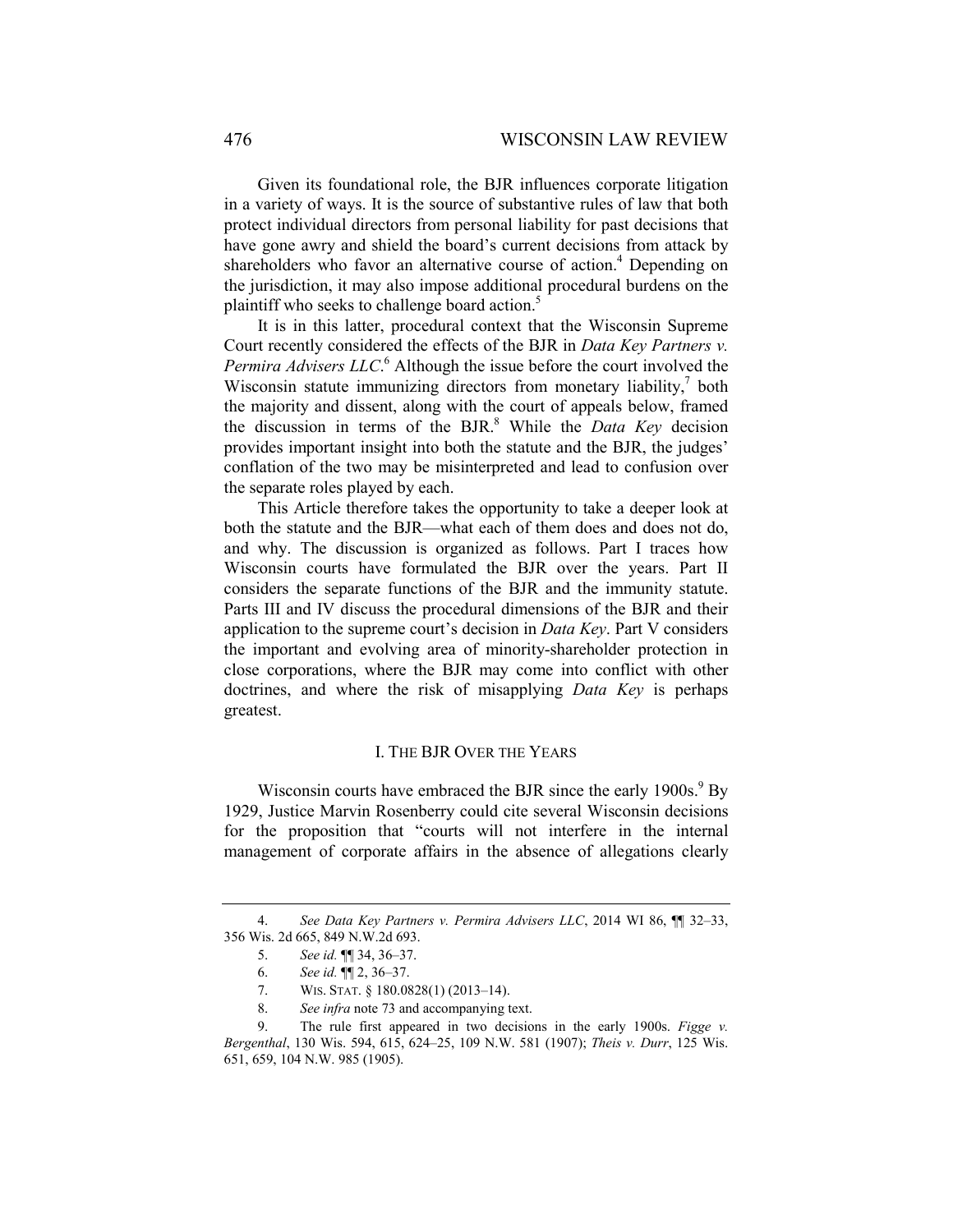disclosing abuse of power by corporate officers, bad faith or willful abuse of discretion or positive fraud."10

# *A. The* Steven *Case: Motives and Discretion*

Two decades later, the supreme court undertook what remains its most ambitious effort to map out the BJR's contours. The case was *Steven v. Hale-Haas Corp.*,<sup>11</sup> and it is best known for the following articulation of the BJR, recently quoted by the majority in *Data Key*: 12

Assuming that the evidence and findings do not disclose situations outlined in the preceding two paragraphs (that is a corrupt bargain or corporate action so patently harmful to the corporation as to indicate an abuse of discretion), this court will not substitute its judgment for that of the board of directors and assume to appraise the wisdom of any corporate action. The business of a corporation is committed to its officers and directors, and if their actions are consistent with the exercise of honest discretion, the management of the corporation cannot be assumed by the court. $^{13}$ 

However, the full significance of the *Steven* decision—and with it, an appreciation for the considerable deference that Wisconsin courts are prepared to extend to board decision making—lies in the application of this language to the complex sequence of transactions before the court.

While the BJR is often described in terms of tolerance for honest "mistakes" of business judgment, BJR cases rarely involve claims of pure mistake.14 Typically, the plaintiff's theory alleges a motive for the board's action to further interests other than those of the corporation and its shareholders.<sup>15</sup> That was certainly true in the *Steven* case,<sup>16</sup> as it was in *Data Key*. 17 Thus, the real test of the BJR's strength is the burden the court imposes on the plaintiff to establish those ulterior motives. The

<sup>10.</sup> *Polacheck v. Michiwaukee Golf Club Land Co.*, 198 Wis. 78, 82, 223 N.W. 233 (1929).

<sup>11.</sup> 249 Wis. 205, 23 N.W.2d 620 (1946).

<sup>12.</sup> *Data Key Partners v. Permira Advisers LLC*, 2014 WI 86, ¶ 34, 356 Wis. 2d 665, 849 N.W.2d 693.

<sup>13.</sup> *Steven*, 249 Wis. at 221.

<sup>14.</sup> *See, e.g.*, *Koelbel v. Tecktonius*, 228 Wis. 317, 320–21, 280 N.W. 305 (1938).

<sup>15.</sup> *See infra* note 22.

<sup>16.</sup> *Steven*, 249 Wis. at 210–11.

<sup>17.</sup> *Data Key*, 2014 WI 86, ¶ 11.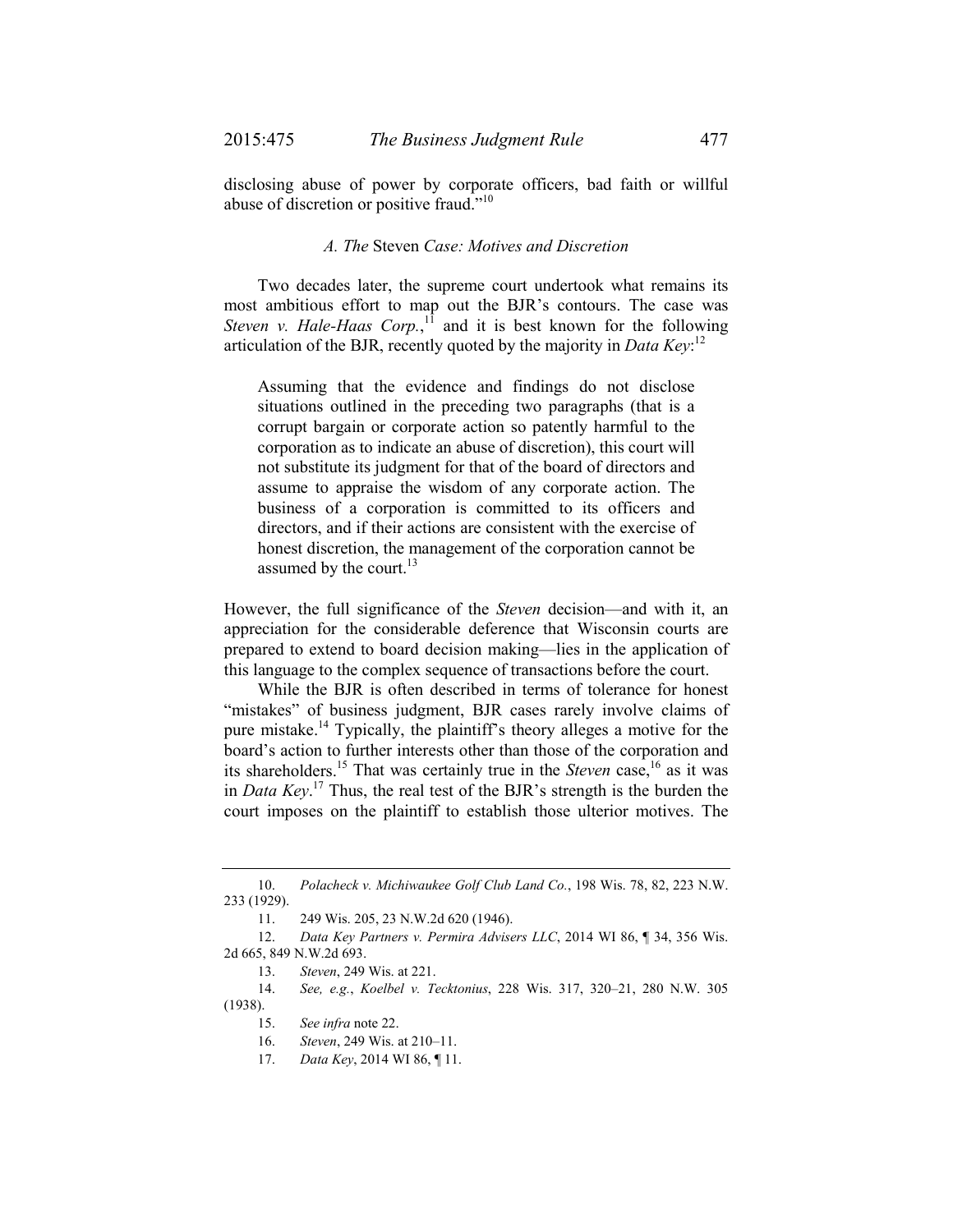4-3 majority opinion in *Steven* reveals how substantial that burden can  $be.$ <sup>18</sup>

By the time of the *Steven* case, Wisconsin courts had dealt with the risk of ulterior motive in a variety of ways, which Justice John Wickhem, writing for the majority, methodically catalogued.<sup>19</sup> One line of cases strictly condemned any arrangement that might "deprive[] [the corporation] and its stockholders of the honest judgment of its officers and directors"<sup>20</sup> or "conflict with a free and impartial discharge of their duties toward the stockholders."<sup>21</sup> These were the "corrupt bargain" cases referred to in the *Steven* passage quoted above.<sup>22</sup> Proof of actual injury to the corporation was not required; $2<sup>3</sup>$  the mere possibility of a corrupting influence was sufficient. The rigor of this doctrine is best exemplified by *Timme v. Kopmeier*<sup>24</sup>, where the corporation had sold stock to a newly hired manager, subject to his agreement to resell it to one of the directors if he ever left the corporation's employ.<sup>25</sup> Because this resale feature might later influence the director's vote on the manager's continuing employment, the court voided the agreement as contrary to public policy.<sup>26</sup>

Conflicts of interest are likewise present whenever a director deals directly with the corporation—purchasing corporate property, for example.<sup>27</sup> When it was the interested director who was the corporation's representative in setting the terms of the transaction, Wisconsin courts applied the same strict rule as in the corrupt-bargain cases. The transaction was voidable regardless of injury to the corporation.<sup>28</sup> When

23. *Steven*, 249 Wis. at 229, 231–33; *see also Sauerhering*, 137 Wis. at 415 (Barnes, J., dissenting).

- 24. 162 Wis. 571, 156 N.W. 961 (1916).
- 25. *Id.* at 572–73.

26. *Id.* at 575–76. Ironically, it was the manager who was seeking to enforce the contract, following his voluntary resignation from the company. *Id.* at 573–74.

27. While on the facts of *Steven* this second category was not at issue, Justice Wickhem addressed its fit within the larger framework three years later in *Davies v. Meisenheimer*, 254 Wis. 419, 421–26, 37 N.W.2d 93 (1949).

28. *Fed. Mortg. Co. v. Simes*, 210 Wis. 139, 149–50, 245 N.W. 169 (1933); *Kline v. Little Rapids Pulp Co.*, 206 Wis. 464, 471–72, 240 N.W. 128 (1932); *Shaw v.* 

<sup>18.</sup> *See generally Steven*, 249 Wis. 205.

<sup>19.</sup> *Id.* at 220–22.

<sup>20.</sup> *Id.* at 220.

<sup>21.</sup> *Timme v. Kopmeier*, 162 Wis. 571, 575–76, 156 N.W. 961 (1916).

<sup>22.</sup> *See Koelbel v. Tecktonius*, 228 Wis. 317, 320–21, 280 N.W. 305 (1938) (involving a payment for a corporate director's agreement not to oppose corporate settlement); *Timme*, 162 Wis. at 572–77 (summarized in the text); *Sauerhering v. Rueping*, 137 Wis. 407, 410, 119 N.W. 184 (1909) (involving a payment for an agreement to relocate corporate headquarters); *Boyd v. Mutual Fire Ass'n*, 116 Wis. 155, 160–61, 90 N.W. 1086 (1903) (involving a corporation insuring property owned by directors at artificially low premium rates).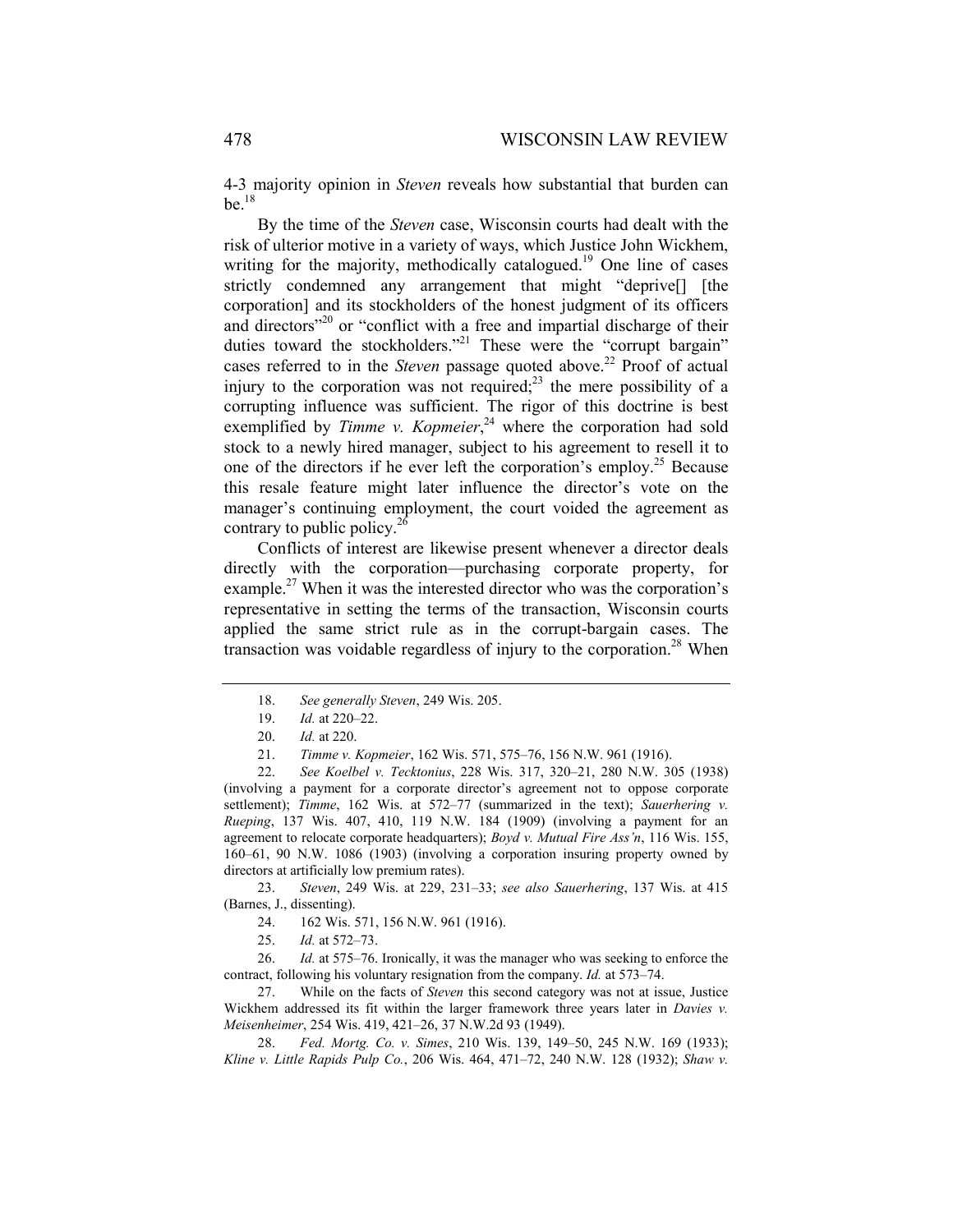others acted for the corporation, transactions with a director were still subject to close scrutiny but would be upheld if the dealings had been open and fair.<sup>29</sup>

Absent these sources of corrupting influence, Justice John Wickhem viewed the BJR as restricting judicial intervention to arrangements that are "so obviously injurious to the corporation as to compel a finding that no consideration of its interests was in the minds of its officers and directors and that they must have been motivated by self-interest or by concern with the interests of outside parties."30 In other words, whenever the tangible conflicts of interest represented by the first two categories of cases are lacking, ulterior motives for the transaction can be inferred only if the "damage to the corporation and the obvious improvidence of the scheme . . . constitute proof of improper motives and of the failure to exercise the judgment and good faith required of officers and directors."<sup>31</sup>

The arrangement at issue in *Steven* featured more factual convolution than most law school exams. Its purported purpose was to recapitalize the corporation by replacing preferred stock that had been issued to raise needed funds during the depression with newly issued common stock.<sup>32</sup> The rationale was that with the preferred outstanding, it was doubtful whether dividends could be paid on the common for many years to come.<sup>33</sup> The dispute was principally between two shareholders, Steven (the plaintiff) and Hale.<sup>34</sup> The two of them had jointly owned the corporation with Haas, but upon Haas's death, Hale had contracted to acquire Hass's shares and thereby assumed control, which Hale used to replace Steven as the corporation's president.<sup>35</sup> The new issue of common stock was to be purchased by Pedee Investment Co., which would then become the largest shareholder.<sup>36</sup> The trial court

*Crandon State Bank*, 145 Wis. 639, 654–55, 129 N.W. 794 (1911). This strict rule has now been displaced by statute. *See* WIS. STAT. § 180.0831(2) (2013–14). Corporate transactions in which one or more of the directors have a direct or indirect interest are no longer voidable per se, so long as they are either fair to the corporation or independently approved. *Id.*

<sup>29.</sup> *Davies*, 254 Wis. at 426; *McDermott v. O'Neil Oil Co.*, 200 Wis. 423, 426–27, 228 N.W. 481 (1930); *Figge v. Bergenthal*, 130 Wis. 594, 613–14, 109 N.W. 581 (1907).

<sup>30.</sup> *Steven v. Hale-Haas Corp.*, 249 Wis. 205, 221, 23 N.W.2d 620 (1946).

<sup>31.</sup> *Id.*

<sup>32.</sup> *Id.* at 210–12.

<sup>33.</sup> *Id.* at 216.

<sup>34.</sup> *Id.* at 214–15.

<sup>35.</sup> *Id.* at 213–14.

<sup>36.</sup> *Id.* at 214–15.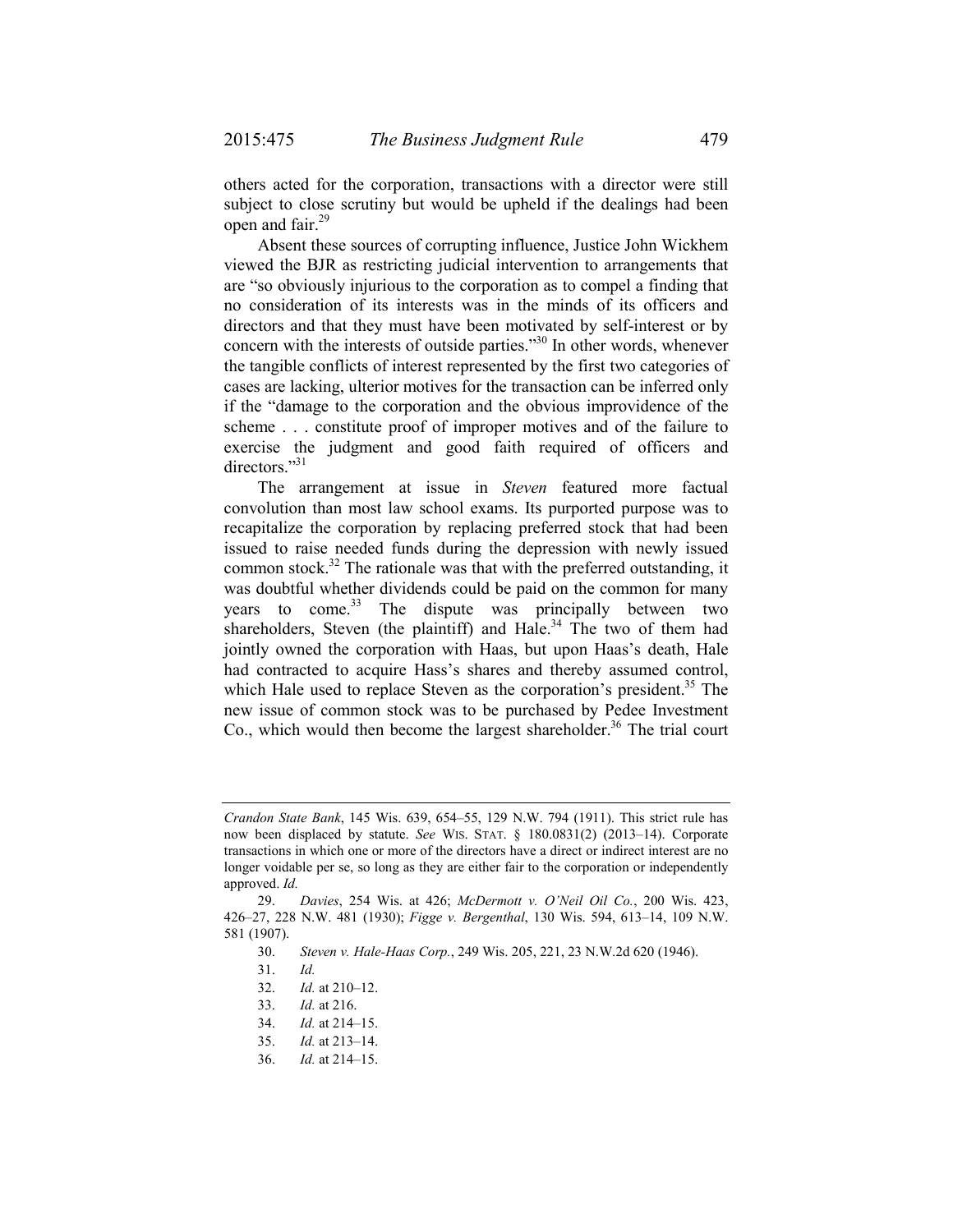enjoined implementation of the plan, and the corporation and individual defendants appealed.<sup>37</sup>

Red flags were rampant. Pedee was controlled by the long-time attorney for both the corporation and Hale. $^{38}$  Using funds lent to him by Pedee, Hale (one of the corporation's five directors as well as its president) had recently bought up most of the outstanding preferred stock at a price of \$75 per share, and therefore stood to reap a substantial profit when the board voted to redeem it at its call price of  $$105<sup>39</sup>$  Without notice to Steven (who remained the board's chairman), Hale and two other directors convened an "informal" board meeting to approve transferring Hale's contract to purchase the Haas shares to a newly created trust for employees, while allowing Hale to retain the right to vote the shares.<sup>40</sup> The price Pedee was to pay for the new common was \$10 per share, at a time when its book value was  $$18.24<sup>41</sup>$  Further, Steven had offered to buy these same shares for \$15 but was rejected.<sup>42</sup>

The task for the Supreme Court of Wisconsin, as Justice Wickhem saw it, was to test each of the facts by the case-law template he had articulated.<sup>43</sup> Had Hale supported the issuance of shares to Pedee as a quid pro quo for its lending him the funds to buy the preferred, the corrupt-bargain doctrine would apply to invalidate the entire arrangement.<sup>44</sup> But the trial court's findings made no direct connection between the two.<sup>45</sup> Judging the recapitalization plan as a whole, the majority concluded that "the providence of the scheme falls within the realm of reasonable debate," and that there was nothing in the plan itself "from which ulterior motives or abuse of discretion can be inferred."<sup>46</sup>

Finally, there was the common stock to be issued to Pedee, which the trial court had found to be worth more than the \$10 per share price.<sup>47</sup> In Justice Wickhem's view, this too was insufficient to support the injunction: "[t]he question is not whether [the stock] was worth more

<sup>37.</sup> *Id.* at 232–33.

<sup>38.</sup> *Id.* at 210.

<sup>39.</sup> *Id.* at 231–32. On this part of the case, the majority held that a director's purchase of stock based on inside information of a future corporate reorganization constitutes an injury to the sellers, but not—under the law of the day—to the corporation itself, unless the corporation was thereby "forestalled of an opportunity to make the purchase to its advantage." *Id.* at 206.

<sup>40.</sup> *Id.* at 214.

<sup>41.</sup> *Id.* at 219.

<sup>42.</sup> *Id.* at 218.

<sup>43.</sup> *Id.* at 219–21.

<sup>44.</sup> *Id.* at 220–21.

<sup>45.</sup> *Id.* at 222.

<sup>46.</sup> *Id.* at 224–25.

<sup>47.</sup> *Id.* at 226.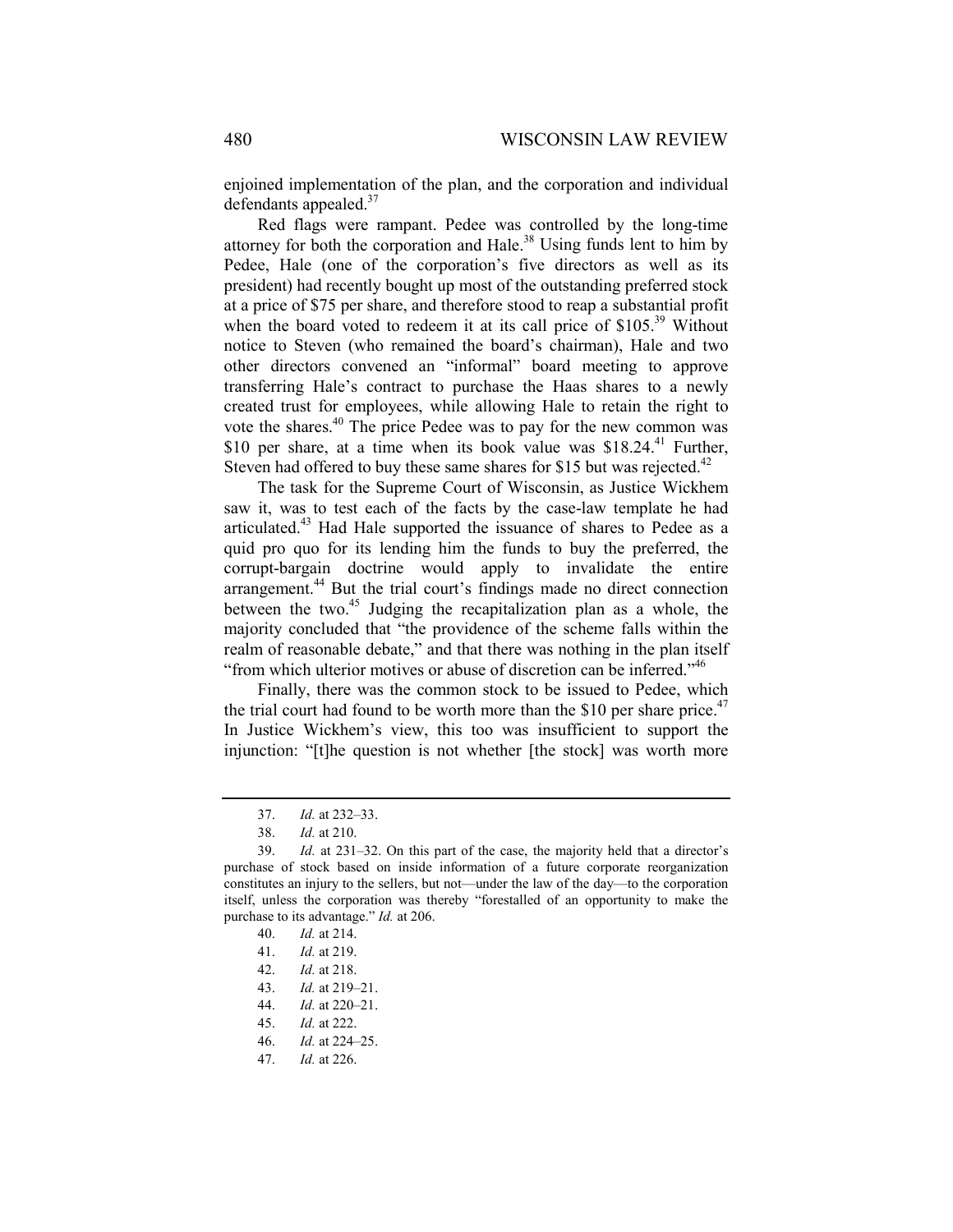than \$10 a share, but whether its issuance at \$10 a share was so clearly and substantially below the value of the stock as to indicate bad faith and abuse of discretion."48 Given the range of prices at which the corporation's stock had recently traded hands and the overall difficulty in appraising stock of a close corporation, there was "room for difference of opinion as to the value of the stock"; and this was a matter on which the "directors had a wide discretion so long as it was honestly exercised."<sup>49</sup>

The lesson of *Steven* is that red flags and speculation as to ulterior motives do not in themselves rebut the BJR in Wisconsin. Instead, those red flags and ulterior motives must manifest themselves in one of three tangible ways—a corrupt bargain, self-dealing, or injury to the corporation that is so obvious that an ulterior motive is the only explanation. While the subsequent Wisconsin decisions have not necessarily adhered to the Wickhem framework and have varied in their phrasing of the BJR, they are uniform in their outcome. The only circumstance that has consistently led Wisconsin courts to deny the application of the BJR is bad faith or its equivalent.<sup>50</sup>

# *B. Diligence and Preparation*

More recent Wisconsin decisions have introduced a new element into the BJR's formulation. In *Einhorn v. Culea*, 51 Chief Justice Shirley Abrahamson described the rule as a "a judicially created doctrine that limits judicial review of corporate decision-making when corporate directors make business decisions on an informed basis, in good faith and in the honest belief that the action taken is in the best interests of the company."<sup>52</sup> In a similar vein, the Wisconsin Court of Appeals has observed that the "business judgment rule is designed to limit judicial involvement in business decision-making so long as a minimum level of care is exercised in arriving at the decision."<sup>53</sup> These statements likely reflect the influence of Delaware law, where courts began to regularly include the requirement of an informed basis for the board's decision in

<sup>48.</sup> *Id.* at 229.

<sup>49.</sup> *Id.* at 230–31.

<sup>50.</sup> *Thauer v. Gaebler*, 202 Wis. 296, 301–02, 232 N.W. 561 (1930); *Theis v. Durr*, 125 Wis. 651, 661, 104 N.W. 985 (1905); *Fanetti v. Donald A. & Marilyn J. Fanetti 2004 Rev. Tr.*, No. 2013AP1870, 2014 WL 1584461, at \*12–13 (Wis. Ct. App. Apr. 22, 2014) (per curiam); *Gebhardt v. Bosben*, No. 2009AP1359, 2010 WL 2519572, at \*13–14 (Wis. Ct. App. June 24, 2010) (Vergeront, J.); *Yates v. Holt-Smith*, 2009 WI App 79, ¶¶ 18–26, 319 Wis. 2d 756, 768 N.W.2d 213.

<sup>51.</sup> 2000 WI 65, 235 Wis. 2d 646, 612 N.W.2d 78.

<sup>52.</sup> *Id.* ¶ 19.

<sup>53.</sup> *Yates*, 2009 WI App 79, ¶ 22.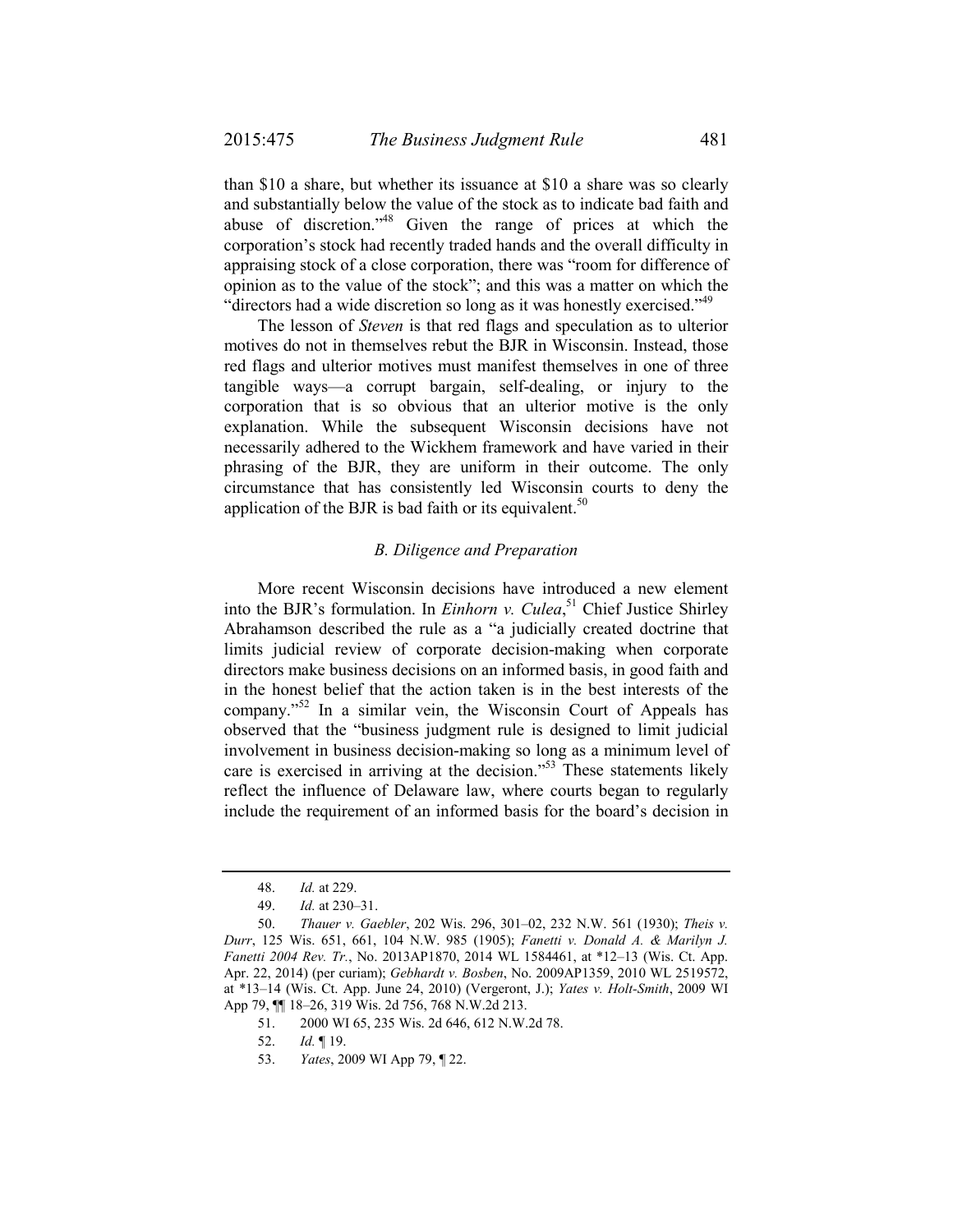the 1980s.<sup>54</sup> In 1985, the *Smith v. Van Gorkom*<sup>55</sup> court denied the protections of the BJR to directors who, in the court's view, committed gross negligence in approving a merger without first adequately informing themselves.<sup>56</sup>

These occasional choices of phrasing notwithstanding, nothing in the holdings of any Wisconsin cases suggests that its courts will follow Delaware's lead and incorporate a duty-of-care requirement into the BJR. This is not to say that Wisconsin courts would or should condone directors who shirk their responsibilities. No responsible corporate lawyer would advise a board to consider an important matter without first taking the time to inform itself about the issues at hand.<sup>57</sup> Rather, the argument for not incorporating a diligence requirement into the BJR—no matter whether the test is gross negligence, ordinary negligence, or something else—stems from the realities of corporate litigation.<sup>58</sup> Once the board's decision has gone awry, hindsight makes it all too easy to imagine a question that directors should have been asked or an expert they should have consulted. As the earlier quote from the *Steven* opinion attests, a core tenet of the BJR is that judges should not substitute their own judgment for that of the corporation's elected directors.<sup>59</sup> Why should judges give any less deference to the board's judgment concerning the appropriate decision process than they have long given to the decision itself?

On this issue, context is particularly important. While in theory Delaware's informed-basis requirement applies to the BJR no matter the setting, the cases where the requirement has played a decisive role have typically involved transactions in control.<sup>60</sup> This is a subject that has led to recent concerns over excess litigation, $61$  and it is also an area where

<sup>54.</sup> *See, e.g.*, *Aronson v. Lewis*, 473 A.2d 805, 812 (Del. 1984).

<sup>55.</sup> 488 A.2d 858 (Del. 1985).

<sup>56.</sup> *Id.* at 874.

<sup>57.</sup> *See, e.g.*, ABA CORP. LAWS COMM., CORPORATE DIRECTOR'S GUIDEBOOK 20 (6th ed. 2011) ("Directors must take appropriate steps to be informed. Without sufficient information, directors cannot participate meaningfully of fulfill their duties effectively.").

<sup>58.</sup> *See, e.g.*, *Joy v. North*, 692 F.2d 880, 886 (2d Cir. 1982) ("[C]ourts recognize that after-the-fact litigation is a most imperfect device to evaluate corporate business decisions. The circumstances surrounding a corporate decision are not easily reconstructed in a courtroom years later, since business imperatives often call for quick decisions, inevitably based on less than perfect information.").

<sup>59.</sup> *See supra* note 13 and accompanying text.

<sup>60.</sup> *See Van Gorkom*, 488 A.2d at 872–74; *see also Hanson Trust PLC v. ML SCM Acquisition, Inc.*, 781 F.2d 264, 274–75 (2d Cir. 1986).

<sup>61.</sup> *See, e.g.*, CORNERSTONE RESEARCH, SHAREHOLDER LITIGATION INVOLVING MERGERS AND ACQUISITIONS – REVIEW OF 2013 M&A LITIGATION 1 ("For the fourth consecutive year, shareholders filed suit in more than 90 percent of M&A deals valued over \$100 million."); Marc Wolinsky & Ben Schireson, *Deal Litigation Run Amok:*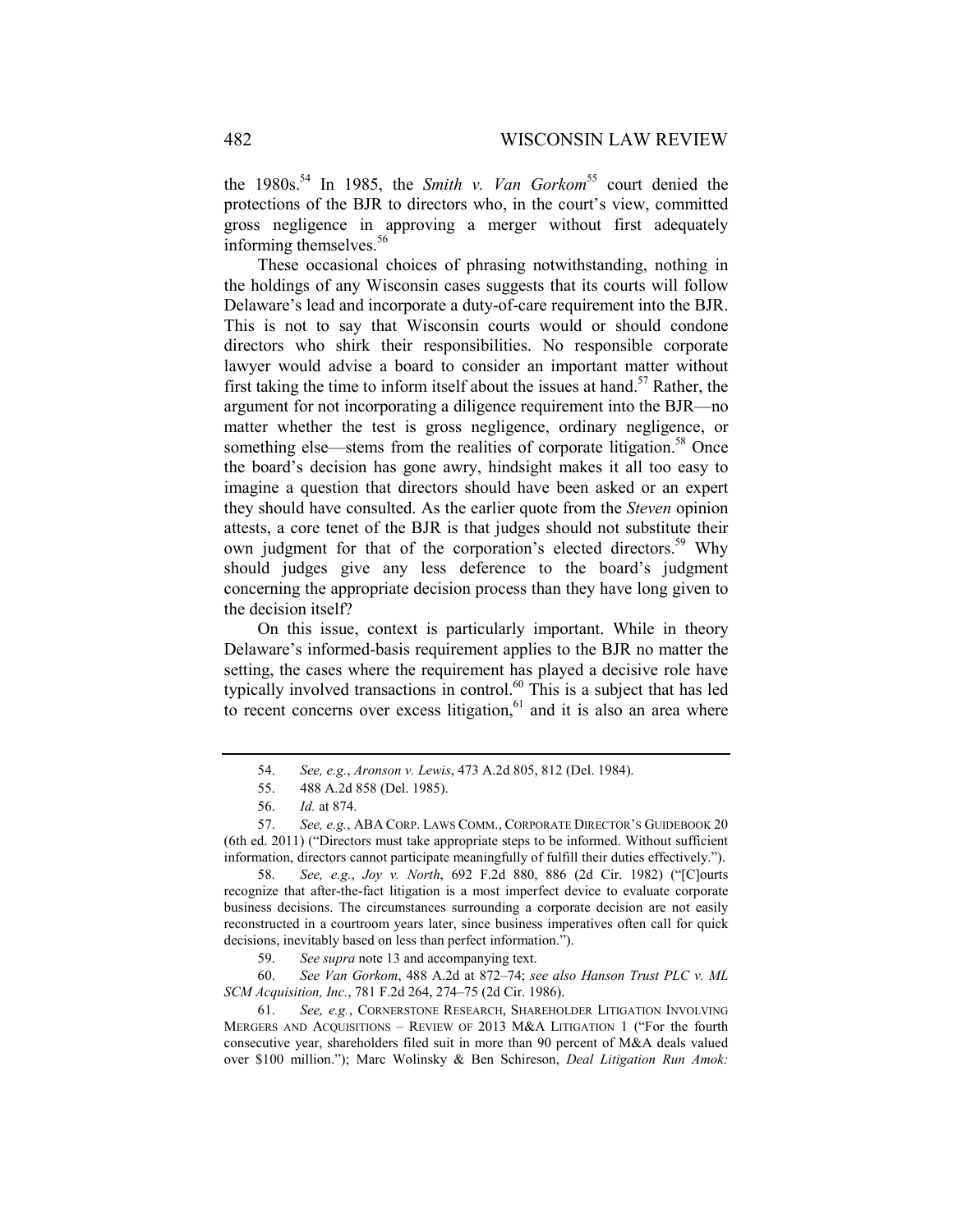Wisconsin's statutes and cases have tended to give boards a stronger hand than their counterparts in Delaware and other states. Consider four specific examples. Wisconsin has been quick to enact strong measures to empower directors to combat hostile takeovers.<sup>62</sup> Compared to Wisconsin's series of three separate antitakeover statutes,  $63$  Delaware has enacted only one, which is much weaker than its Wisconsin counterpart.64 Second, in challenges to mergers between a corporation and its controlling shareholder, Delaware requires the defendants to prove the merger's entire fairness unless a structured series of protective steps are employed at the board and shareholder levels.<sup>65</sup> In Wisconsin, the disgruntled minority shareholder's remedy is generally confined to an appraisal proceeding.<sup>66</sup> Third, in any sale of control, Delaware imposes a strict duty on directors to obtain the best available price for shareholders, to the exclusion of all other considerations; $67$  Wisconsin allows boards to take the interests of other corporate stakeholders (such as employees or customers) into account.68 Finally, as will be discussed below, the *Data Key* decision facilitates dismissal at the pleading stage of shareholder suits against the directors who approved the control transaction.

BLOOMBERG BUS. (Feb. 16, 2012, 12:59 PM), http://www.bloomberg.com/news/articles/ 2012-02-16/lawyers-cash-in-while-investor-clients-get-nothing-in-merger-lawsuit-deals.

62. *See* WIS. STAT. §§ 180.1130–.1134 (2013–14); *id.* §§ 180.1140–.1144; *id.* § 180.1150.

63. These include a "fair price" statute, §§ 180.1130–.1134; a "business combination" statute, *id.* §§ 180.1140–.1144; and a "control share acquisition" statute, *id.* § 180.1150.

64. DEL. CODE ANN. tit. 8, § 203 (2015). For a discussion of how Delaware's business combination statute differs from those of other states, including Wisconsin, see John F. Pritchard, *The Case for the Constitutionality of State Business Combination Statutes*, 13 DEL. J. CORP. L. 953, 955–57 (1988).

65. *Kahn v. M & F Worldwide Corp.*, 88 A.3d 635, 642–45 (Del. 2014); *Kahn v. Lynch Commc'n Sys., Inc.*, 638 A.2d 1110, 1115–18 (Del. 1994); *Weinberger v. UOP*, *Inc.*, 457 A.2d 701, 710–15 (Del. 1983).

67. *Revlon, Inc. v. MacAndrews & Forbes Holdings, Inc.*, 506 A.2d 173, 182 (Del. 1986).

*Diagnosis and Prescriptions*, REV. SEC. & COMMODITIES REG., Jan. 8, 2014, at 1, 1; Steven Davidoff Solomon, *Corporate Takeover? In 2013, a Lawsuit Almost Always Followed*, N.Y. TIMES DEALBOOK (Jan. 10, 2014, 12:20 PM), dealbook.nytimes. com/2014/01/10/corporate-takeover-in-2013-a-lawsuit-almost-always-followed/? r=0; Rodney Yap et al., *Merger Suits Often Mean Cash for Lawyers, Zero for Investors*,

<sup>66. § 180.1302(5) (</sup>providing that shareholder may not challenge corporate action "unless the action is unlawful or fraudulent"); *Kademian v. Ladish Co.*, 792 F.2d 614, 629–30 (7th Cir. 1986); *Rosenstein v. CMC Real Estate Corp.*, 522 N.E.2d 221, 225–26 (Ill. App. Ct. 1988); *HMO-W Inc. v. SSM Health Care Sys.*, 2000 WI 46, ¶ 48, 234 Wis. 2d 707, 611 N.W.2d 250; *Pritchard v. Mead*, 155 Wis. 2d 431, 435–36, 455 N.W.2d 263 (Ct. App. 1990).

 <sup>68. § 180.0827;</sup> *Dixon v. Ladish Co.*, 785 F. Supp. 2d 746, 752 (E.D. Wis. 2011), *aff'd*, 667 F.3d 891 (7th Cir. 2012).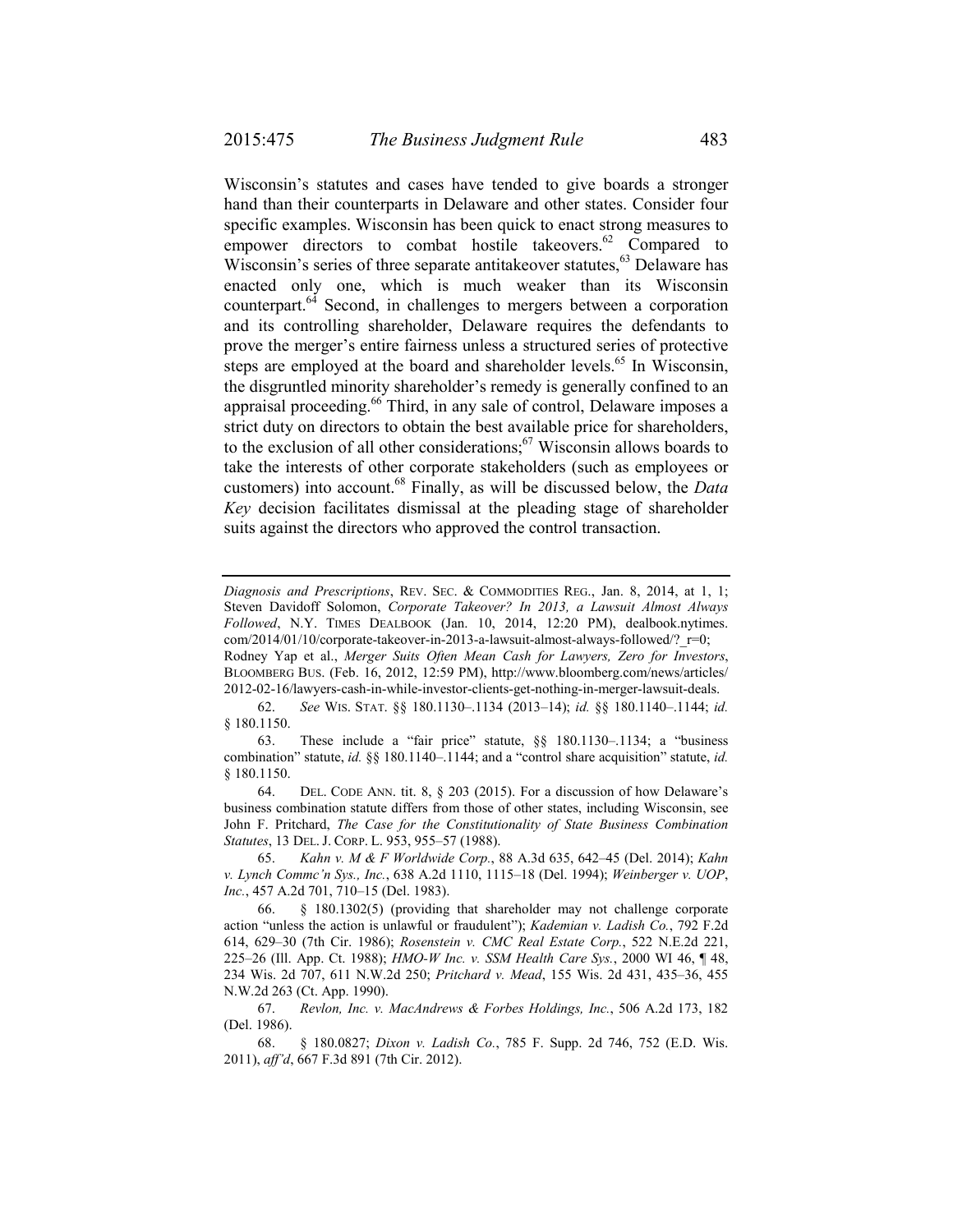In sum, if the true role of the informed-basis requirement is to enlarge the courts' ability to scrutinize transactions in control, as many have suggested,  $69$  it goes directly against the spirit of Wisconsin corporate law.

### II. THE BJR AND THE WISCONSIN IMMUNITY STATUTE

A key function of the BJR is to protect directors from personal liability if a decision turns out poorly and shareholders incur substantial losses. Without the protections of the rule, directors might be reluctant to pursue risky new ventures on the shareholders' behalf, or even to continue in office.<sup>70</sup> To further address that concern, Wisconsin enacted an additional layer of protection in 1987.<sup>71</sup> Now section 180.0828(1), the director's immunity statute provides that notwithstanding a breach of duty, a director is not liable to the corporation or its shareholders for damages or other monetary liabilities unless the plaintiff can prove that the breach of duty fell within any of four categories, all involving willful or illegal misconduct or improper self-enrichment.<sup>72</sup>

Section 180.0828(1) and the BJR therefore overlap, leading the judges in *Data Key* to characterize the immunity statute as a codification

<sup>69.</sup> A leading corporate law casebook, co-authored by the former Chancellor of Delaware, observes:

<sup>[</sup>W]e believe that subsequent developments have shown *Smith v. Van Gorkom* to be the first in a series of cases in which the Delaware courts struggled to work out a new corporate law of corporate takeovers. Thus, *Van Gorkom* has little to teach about the duty of care in ordinary business decisions . . . .

WILLIAM T. ALLEN ET AL., COMMENTARIES AND CASES ON THE LAW OF BUSINESS ORGANIZATION 233 (4th ed. 2012).

<sup>70.</sup> *See Reget v. Paige*, 2001 WI App 73, ¶ 17, 242 Wis. 2d 278, 626 N.W.2d 302 (stating that the BJR "contributes to encouraging qualified people to serve as directors by ensuring that honest errors of judgment will not subject them to personal liability"). In earlier writing, I have referred to this as the "risk allocation" rationale. *See* Kenneth B. Davis, Jr., *Once More, the Business Judgment Rule*, 2000 WIS. L. REV. 573, 573–80.

<sup>71.</sup> WIS. STAT. § 180.307 (1987–88) (enacted by 1987 Wis. Act 13). That statute was replaced by the current version when chapter 180 was revised in 1990.

<sup>72.</sup> WIS. STAT. § 180.0828(1) (2013–14). The specific categories are:

<sup>(</sup>a) A willful failure to deal fairly with the corporation or its shareholders in connection with a matter in which the director has a material conflict of interest. (b) A violation of criminal law, unless the director had reasonable cause to believe that his or her conduct was lawful or no reasonable cause to believe that his or her conduct was unlawful. (c) A transaction from which the director derived an improper personal profit. (d) Willful misconduct.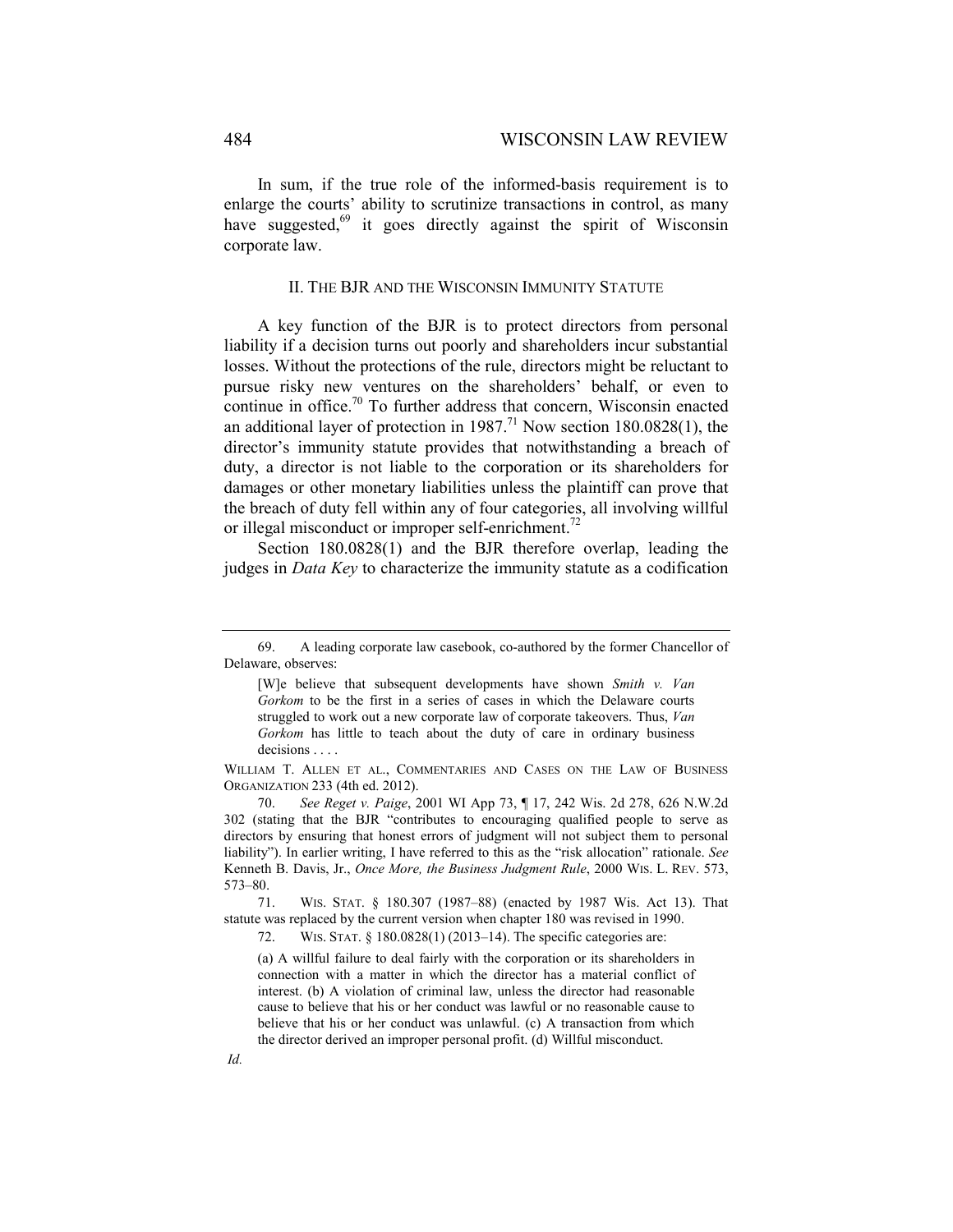of the judge-made BJR.73 It is important to keep in mind, however, that the statute and BJR are separate and supplement one another. The immunity statute was never intended to codify the BJR, just as its exclusions were never intended to supplant Wisconsin case law by defining what constitutes a breach of fiduciary duty. This is more than a semantic quibble—the distinction is significant for several reasons, both philosophical and practical.

### *A. Wisconsin's Resistance to Codification*

On issues involving the conduct expected of directors and the substantive law governing their fiduciary liability, Wisconsin has generally disfavored a legislative approach and thereby has preserved the flexibility for standards to evolve over time through case law and changing business practice.74 The Model Business Corporation Act, upon which Wisconsin chapter 180 is based, first codified the director's standard of conduct in 1974.<sup>75</sup> Although the duties and liability exposure of directors are issues of central importance to every corporate lawyer, Wisconsin took no initiative to follow suit. In 1987, when Wisconsin enacted a comprehensive package of legislation to govern the liability and indemnification of directors, and again in 1990, when chapter 180 was entirely revised, the State Bar Drafting Committee made the conscious choice not to include a statutory standard of conduct.<sup>76</sup> In 1998, the Model Act went further and codified the director's standard of liability, incorporating elements of the BJR.<sup>77</sup> Again, Wisconsin has not adopted these amendments.78

<sup>73.</sup> *Data Key Partners v. Permira Advisers LLC*, 2014 WI 86, ¶¶ 1, 35, 57 & n.6, 356 Wis. 2d 665, 849 N.W.2d 693; *id.* ¶ 118 & nn.14, 65 (Abrahamson, C.J., dissenting). The court below had employed the same characterization. *Data Key Partners v. Permira Advisors LLC*, 2013 WI App 107, ¶ 20, 350 Wis. 2d 347, 837 N.W.2d 624, *rev'd*, 2014 WI 86.

<sup>74.</sup> On this point, Wisconsin clearly is in the minority. The corporation laws of 42 other jurisdictions have adopted a statutory duty of care and good faith to govern the conduct of directors. *See* 2 MODEL BUS. CORP. ACT ANNOTATED § 8.30, at 8-213 (4th ed. 2013 rev.). Notably, one of the other states in this small minority is Delaware. *Id.*

<sup>75.</sup> *Report of Committee on Corporate Laws: Changes in the Model Business Corporation Act*, 30 BUS. LAW. 501 (1974–75); *Report of Committee on Corporate Laws: Changes in the Model Business Corporation Act*, 29 BUS. LAW. 947, 949–50 (1973–74).

<sup>76.</sup> *See* CHRISTOPHER S. BERRY ET AL., WISCONSIN BUSINESS CORPORATION LAW § 180.0828, at 8-68 (1992).

<sup>77.</sup> MODEL BUS. CORP. ACT § 8.31 (2010). The official comment bears directly on the wisdom of Wisconsin's approach to the codification issue. While acknowledging that the principal elements of the BJR are "embedded" in section  $(a)(2)$  of the new statute, the drafters "expressly disclaimed" codifying the rule "[b]ecause the elements of the business judgment rule and the circumstances for its application are continuing to be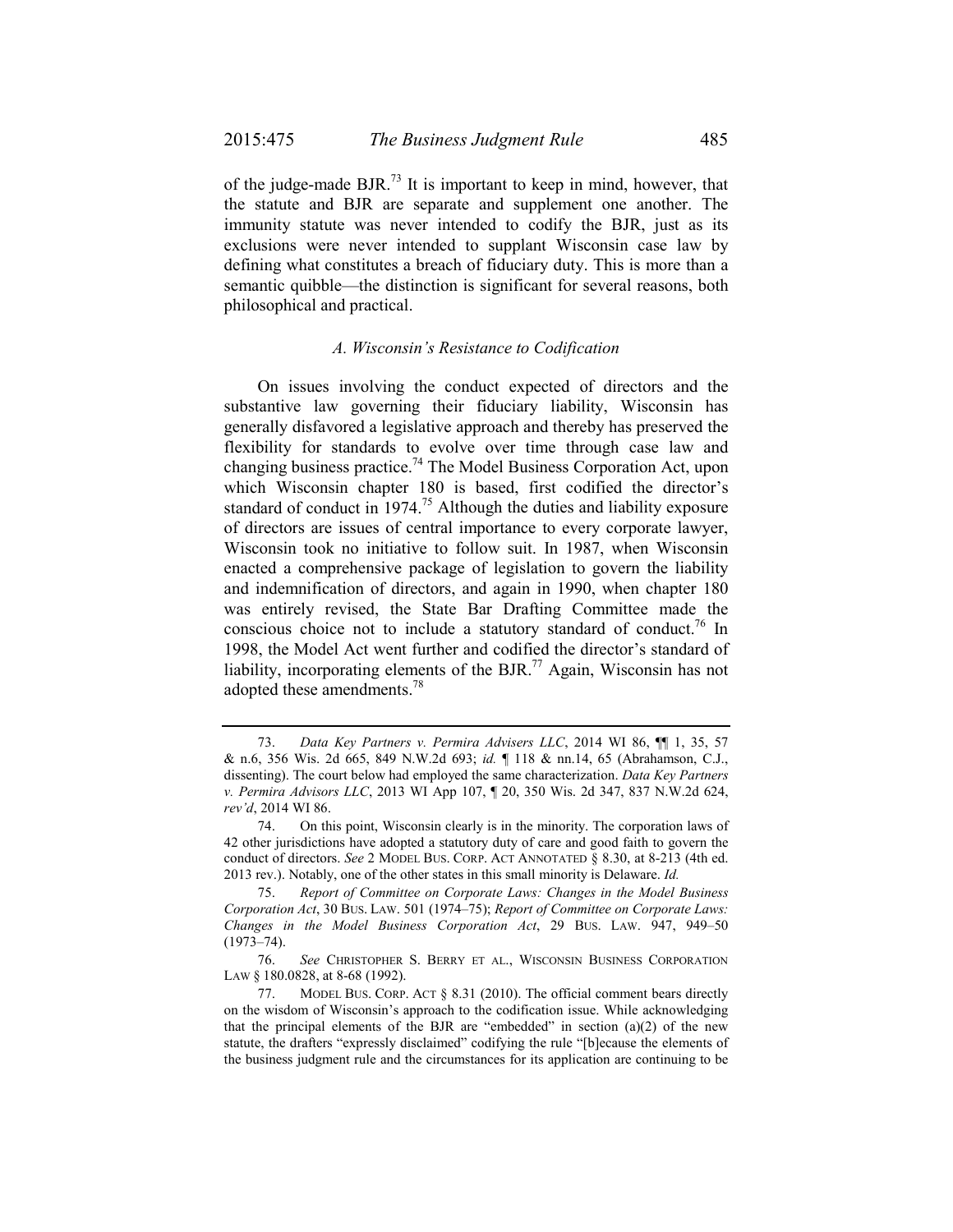This is in sharp contrast to the 1987 initiative in which the State Bar and Wisconsin's largest businesses identified shielding directors from monetary liability as an issue of heightened importance—and one especially requiring the specificity and certainty afforded by statute—and worked with the Legislative Council to expedite passage of the immunity statute.<sup>79</sup> The statute purported to address neither the content of a director's duty nor what constituted a breach. Its sole objective was to identify the circumstances under which any conduct that a court might someday find to be a breach of the directors' duties could permissibly supply the basis for the imposition of monetary liability.<sup>80</sup>

As noted, one of the virtues of the Wisconsin approach is to allow the duties and responsibilities of directors to evolve over time. By legislatively limiting the circumstances under which monetary liability may be imposed, but not codifying either the duty of care or the BJR, jurisdictions like Wisconsin and Delaware have effectively uncoupled the concept of a director's standard of conduct from the standard for liability.<sup>81</sup> This has facilitated a more robust dialogue within the business and legal communities about what a director's job should entail—without fear that raising expectations and aspirations will cause a greater risk of personal liability. Few would dispute that boardroom culture and the sense of responsibility that directors bring to their task have significantly changed over recent years, especially in public companies, and have done so for the most part without direct legal mandate.

developed by the courts, it would not be desirable to freeze the concept in a statute." *Id.* official cmt., Note on the Business Judgment Rule. Even with its codification of the standards of liability, the Model Act retains a separate director's immunity statute, MODEL BUS. CORP. ACT  $\S$  2.02(b)(4), which attests to the independent importance of each, *id.* official cmt. Note on Directors' Liability.

<sup>78.</sup> *Compare* WIS. STAT. § 180.0828(1) (2013–14), *with* MODEL BUS. CORP. ACT § 8.31(a)(2).

<sup>79.</sup> *See generally* WIS. LEGIS. COUNCIL, REPORT NO. 6 TO THE 1987 LEGISLATURE: LEGISLATION ON LIABILITY LAW AND INSURANCE (1987); G. Lane Ware & Clay R. Williams, *Director & Officer Liability: A Concern of Wisconsin Lawyers & Corporations*, WIS. B. BULL., Dec. 1986, at 9, 9–12.

<sup>80.</sup> *See* WIS. LEGIS. COUNCIL, REPORT NO. 6 TO THE 1987 LEGISLATURE: LEGISLATION ON LIABILITY LAW AND INSURANCE 10–15 (1987).

<sup>81.</sup> *See generally* Melvin Aron Eisenberg, *The Divergence of Standards of Conduct and Standards of Review in Corporate Law*, 62 FORDHAM L. REV. 437, 461–67 (1993). The Model Act seeks to achieve this same uncoupling by statute, although with a codified standard of care. *See* MODEL BUS. CORP. ACT §§ 8.30–.31.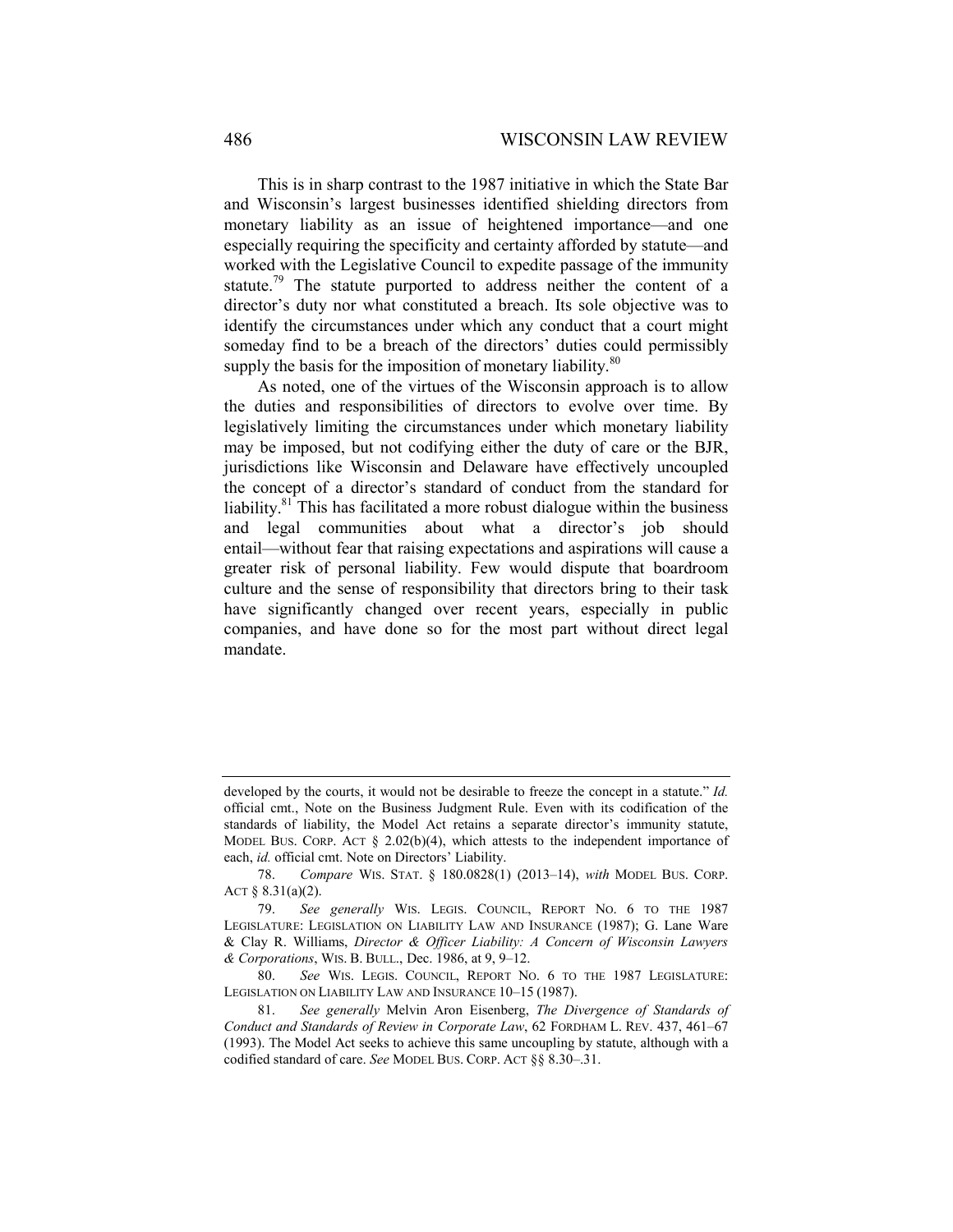### *B. The Separate Roles of the BJR and the Statute*

Beyond the fact that those involved in drafting section 180.0828(1) never saw it as a codification of or replacement for the BJR, preserving the separateness of the statute and the rule continues to have important implications. First, the director's immunity under section 180.0828(1) may be limited by the corporation's articles of incorporation.<sup>82</sup> In other words, the corporation can opt out of the statutory-based immunity. Were a corporation to do so, its directors would still have the benefit of the judicially-created BJR to protect them from personal liability.

Conversely, section 180.0828(1) protects directors even though the BJR might not be available. Given the breadth of the BJR in Wisconsin, it may be hard to imagine situations that that would negate the application of the rule but not the statute. But in Delaware, as noted earlier, a plaintiff can overcome the rule by showing that the directors committed gross negligence in failing to inform themselves before making the challenged decision.<sup>83</sup> In fact, it was the Delaware Supreme Court's adoption of this doctrine that caused that state—one year before Wisconsin—to be the first to enact a statute protecting directors from personal liability for breach of their duty of care.<sup>84</sup>

Another example involves claims arising from the director's oversight function—that is, liability premised on losses resulting from the directors' failure to detect or prevent unlawful or unduly risky activities by corporate employees. The BJR does not ordinarily apply in these circumstances because no conscious decision by the board is at issue.<sup>85</sup> In Delaware, a substantial body of recent case law makes clear that even without the BJR to overcome, the plaintiff's burden remains quite substantial.<sup>86</sup> But in Wisconsin the precedent for the director's duty

86. *See, e.g.*, *Stone ex rel. AmSouth Bancorporation v. Ritter*, 911 A.2d 362, 370, 372–73 (Del. 2006). "The theory here advanced is possibly the most difficult theory in corporation law upon which a plaintiff might hope to win a judgment," *Caremark*, 698 A.2d at 967; "only a sustained or systematic failure of the board to exercise oversight – such as an utter failure to attempt to assure a reasonable information and

<sup>82.</sup> WIS. STAT. § 180.0828(2) (2013–14).

<sup>83.</sup> *Smith v. Van Gorkom*, 488 A.2d 858, 872–73 (Del. 1985).

<sup>84.</sup> DEL. CODE ANN. tit. 8, § 102(b)(7) (2015) (enacted 1986).

<sup>85.</sup> *See Rales v. Blasband*, 634 A.2d 927, 933 (Del. 1993); *Aronson v. Lewis*,

<sup>473</sup> A.2d 805, 813 & n.7 (Del. 1984); *In re Caremark Int'l Inc. Derivative Litigation*, 698 A.2d 959, 967–70 (Del. Ch. 1996); 1 STEPHEN A. RADIN, THE BUSINESS JUDGMENT RULE: FIDUCIARY DUTIES OF CORPORATE DIRECTORS 87–92 (6th ed. 2009). There is, however, authority providing that the level of supervision the board chooses to employ also entails the exercise of business judgment, especially when it comes to monitoring business risk. *See In re Citigroup Inc. S'holder Derivative Litig.*, 964 A.2d 106, 121–31 (Del. Ch. 2009); 1 AM. LAW INST., PRINCIPLES OF CORPORATE GOVERNANCE: ANALYSIS AND RECOMMENDATIONS § 4.01(a) cmt. g (1992) [hereinafter ALI PRINCIPLES].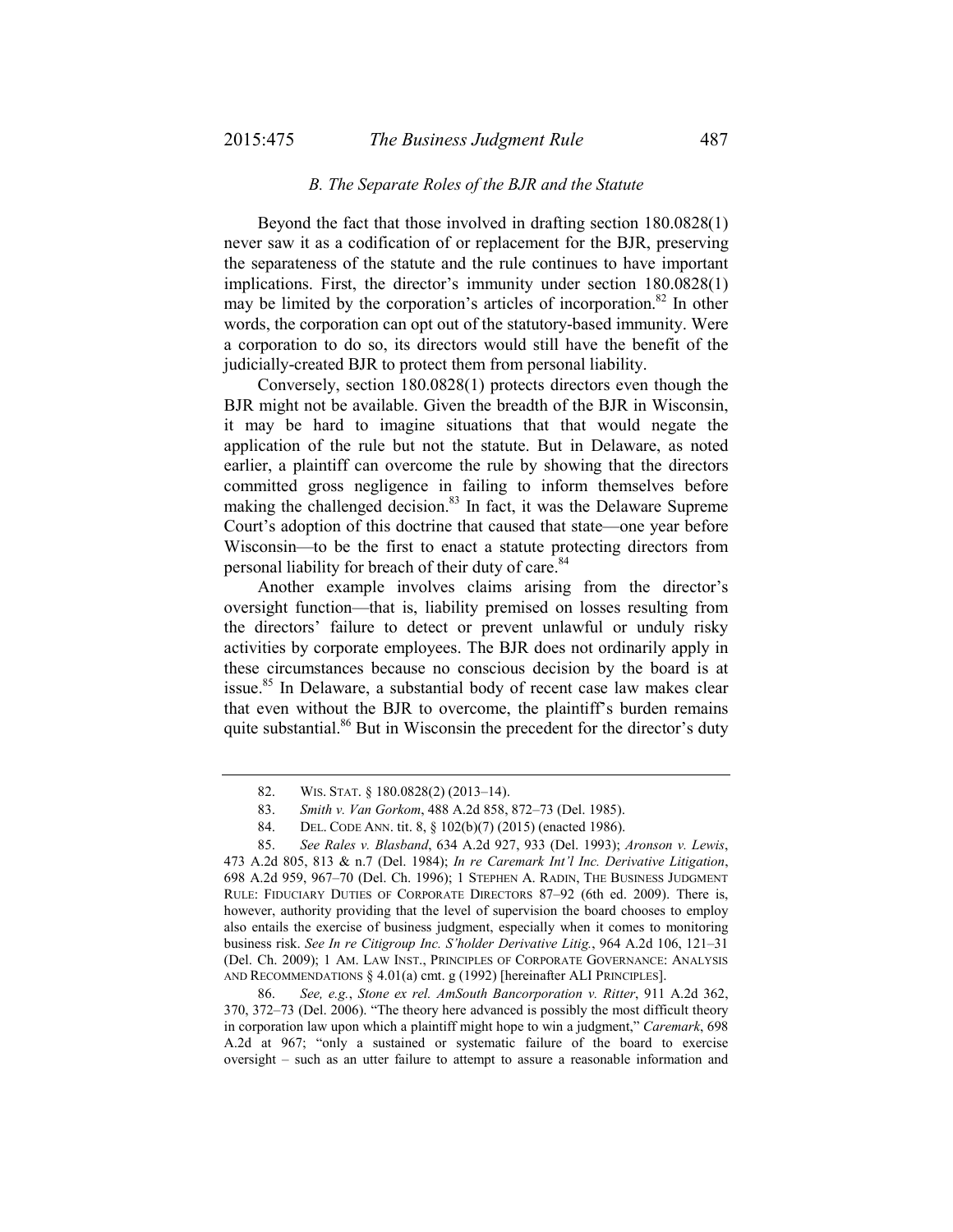of care is more than one hundred years old. $87$  The immunity statute therefore gives directors the valuable reassurance that whatever standard of conduct a contemporary Wisconsin court might adopt, no monetary liability will attach unless the plaintiff can prove willful misconduct, improper personal benefit, or the other statutory exclusions.

The final reason for emphasizing the distinction between the statute and the rule is that the BJR protects not only the individual directors but also the board's decision itself. Suppose a shareholder sues to enjoin the corporation from carrying out a board-approved decision on the ground that an alternative course of action would create more value for shareholders. Because the directors' monetary liability is not at issue, the immunity statute has no bearing.<sup>88</sup> The judge-made BJR would nonetheless be available as a defense.

This illustrates the multiple rationales independently supporting the BJR. Even though the concern for putting the directors at personal risk is no longer applicable, the separate concern for judges invading the province of the board—a frequent theme in the Wisconsin case law through the years<sup>89</sup>—continues to apply. This concern is, if anything, even stronger in the transactional context because the court is often being called upon to choose between business policies and strategies that will guide the corporation's future, as opposed to assigning responsibility for past strategies gone wrong.

In recognition of the BJR's separate functions, one prominent corporate lawyer has proposed using the term business judgment "doctrine" in the transactional context and confining the business judgment "rule" terminology to the protection against personal liability.<sup>9</sup> This in turn raises the question—given the different roles played by the BJR in these two contexts—whether the same elements should necessarily apply both to the rule and the doctrine. For example, if courts

reporting system exists – will establish the lack of good faith that is a necessary condition to liability," *id.* at 971.

<sup>87.</sup> *See Killen v. State Bank of Manitowoc*, 106 Wis. 546, 574–75, 82 N.W. 536 (1900); *N. Hudson Mut. Bldg. & Loan Ass'n v. Childs*, 82 Wis. 460, 475–76, 52 N.W. 600 (1892). Both cases sought recovery from the directors of financial institutions. *See Killen*, 106 Wis. at 558; *N. Hudson*, 82 Wis. at 472.

<sup>88.</sup> *See* WIS. STAT. § 180.0828(1) (2013–14).

<sup>89.</sup> *See Data Key Partners v. Permira Advisers LLC*, 2014 WI 86, ¶¶ 32–34, 356 Wis. 2d 665, 849 N.W.2d 693; *Einhorn v. Culea*, 2000 WI 65, ¶ 19 & n.14, 235 Wis. 2d 646, 612 N.W.2d 78; *Gauger v. Hintz*, 262 Wis. 333, 346, 55 N.W.2d 426 (1952); *Steven v. Hale-Haas Corp*., 249 Wis. 205, 221, 23 N.W.2d 620 (1946); *Figge v. Bergenthal*, 130 Wis. 594, 616, 109 N.W. 581 (1907); *Theis v. Durr*, 125 Wis. 651, 659, 104 N.W. 985 (1905).

<sup>90.</sup> Joseph Hinsey IV, *Business Judgment and the American Law Institute's Corporate Governance Project: The Rule, the Doctrine, and the Reality*, 52 GEO. WASH. L. REV. 609, 611–13 (1984).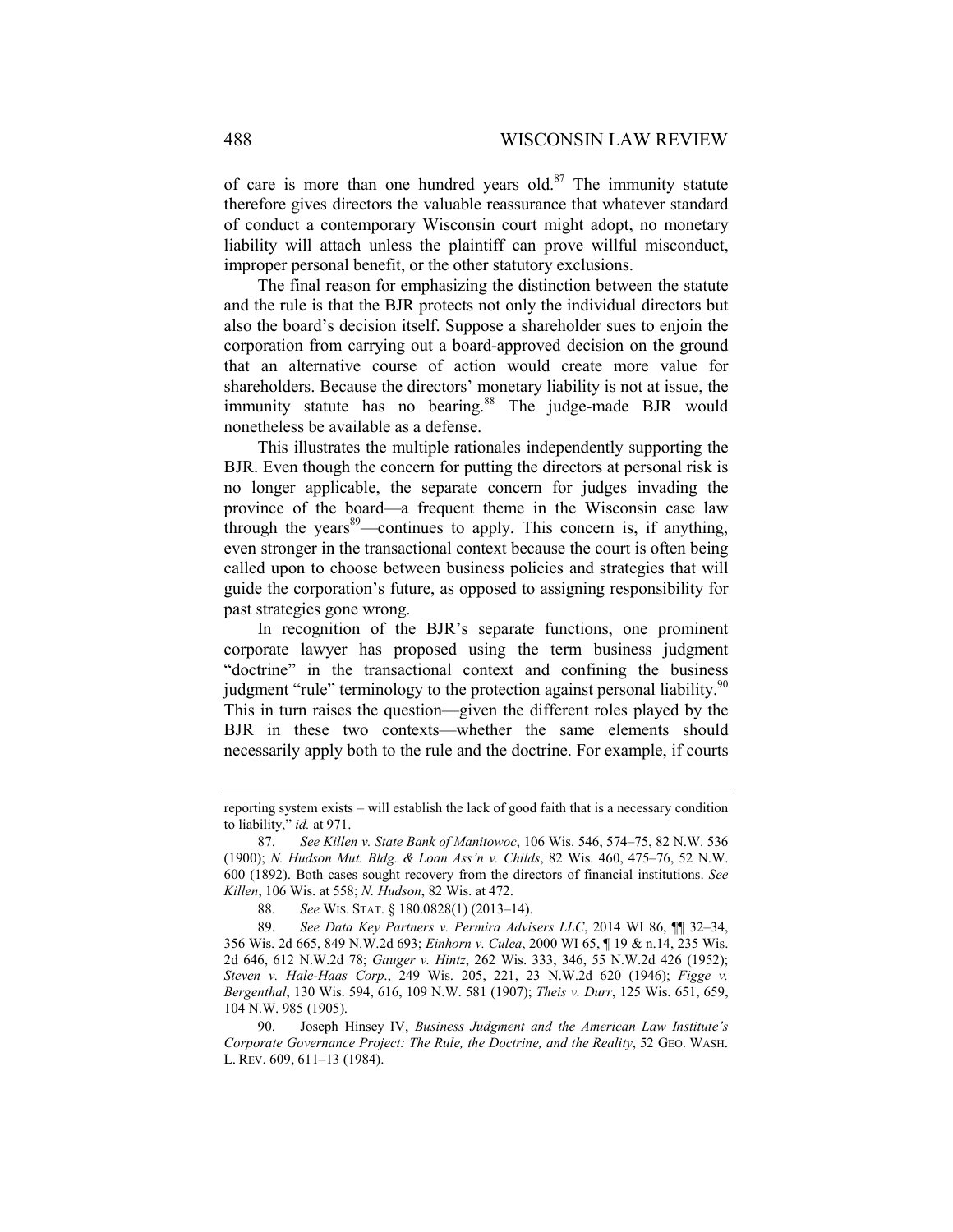are to adopt an informed-basis requirement, as discussed above, should it be confined to the transactional (doctrine) context, in which no personal liability is involved?<sup>91</sup> While this remains a theoretical possibility, even the proponent of the distinction acknowledged that courts had, until then, applied essentially the same rule to both contexts.<sup>92</sup> Not much has changed since. A few courts have acknowledged<sup>93</sup> and even adopted<sup>94</sup> the distinction, but with no resulting difference in the substantive law.<sup>95</sup> And to date, the distinction has played no role in Wisconsin case law.

### III. PRESUMPTION, PLEADING, AND PROOF

The procedural dimensions of the BJR are less straightforward than its substantive role. The rule has often been described as creating a presumption on the director's behalf.<sup>96</sup> But what exactly does this mean? If it merely recognizes that the burden of proof lies with the party challenging the board's decision, the presumption label adds little to the substantive rule itself.<sup>97</sup> In *Reget v. Paige*,<sup>98</sup> the Wisconsin Court of Appeals held that the presumption requires that the plaintiff, to survive summary judgment, "come forward with sufficient evidentiary facts to

<sup>91.</sup> This was the setting of the *Hanson Trust* decision. *Hanson Trust PLC v. ML SCM Acquisition, Inc.*, 781 F.2d 264 (2d Cir. 1986).

<sup>92.</sup> *See* Hinsey, *supra* note 90, at 612 ("[T]he essential elements of the rule and doctrine are the same. This commonality of attributes has undoubtedly contributed to the widespread tendency to overlook the distinction.").

<sup>93.</sup> *Cox Enters., Inc. v. News-Journal Corp.*, No. 6:04-cv-698-Orl-28KRS, 2008 WL 5142417, at \*9 n.15 (M.D. Fla. Dec. 5, 2008); *Revlon, Inc. v. MacAndrews & Forbes Holdings, Inc.*, 506 A.2d 173, 180 n.10 (Del. 1986); *In re UnitedHealth Grp. Inc. S'holder Derivative Litig.*, 754 N.W.2d 544, 551 n.6 (Minn. 2008).

<sup>94.</sup> *Halebian v. Berv*, 931 N.E.2d 986, 991 (Mass. 2010).

<sup>95.</sup> *See, e.g.*, *Cox Enters.*, 2008 WL 5142417, at \*9 n.15 ("While a distinction between the business judgment rule and the business judgment doctrine may exist, the underlying rationale of protecting a director or officer's decision from post-hoc review by the courts remains the same, and herein the term 'business judgment rule' applies to both the protection from personal liability and the protection of the decision from court review."). The exception may be *Gries Sports Enters., Inc. v. Cleveland Browns Football Co.*, 496 N.E.2d 959, 964–65 (Ohio 1986), but the distinction the court draws seems to result from reading Delaware precedent out of context.

<sup>96.</sup> *See, e.g.*, *Aronson v. Lewis*, 473 A.2d 805, 812 (Del. 1984) ("[The BJR] is a presumption that in making a business decision the directors of a corporation acted on an informed basis, in good faith and in the honest belief that the action taken was in the best interests of the company."); *Reget v. Paige*, 2001 WI App 73, ¶ 18, 242 Wis. 2d 278, 626 N.W.2d 302 ("Procedurally, the business judgment rule creates an evidentiary presumption that the acts of the board of directors were done in good faith and in the honest belief that its decisions were in the best interest of the company.").

<sup>97.</sup> *See, e.g.*, R. Franklin Balotti & James J. Hanks, Jr., *Rejudging the Business Judgment Rule*, 48 BUS. LAW. 1337, 1345–46 (1992–93).

<sup>98.</sup> 2001 WI App 73.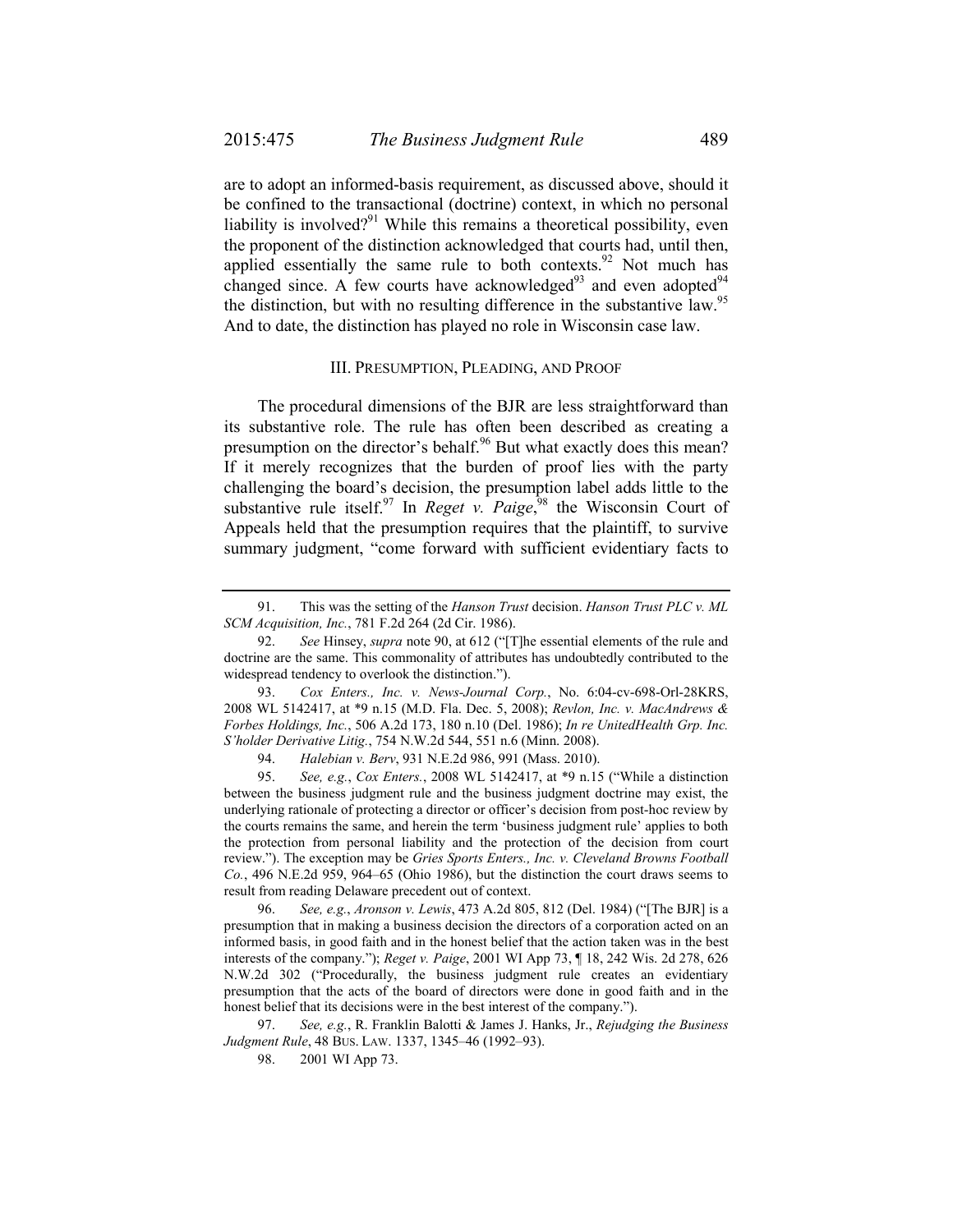make a *prima facie* case" that the directors' conduct is not protected by the rule.<sup>99</sup> Others have argued that the presumption concept, as applied by the Delaware courts, requires both more particularized factual pleading and a higher evidentiary burden than for other civil actions.<sup>100</sup>

Describing the presumption's implications is further complicated because it necessarily functions within a larger body of rules, many of which vary from state to state. For example, the Delaware decision credited with formulating the presumption concept, *Aronson v. Lewis*, 101 did so in order to specify the circumstances under which shareholders should be required to make a demand on the board of directors as a prerequisite to bringing a derivative suit.<sup>102</sup> Much of the Delaware case law on rebutting the presumption thus has involved deciding whether a plaintiff's failure to make such a demand should be excused.<sup>103</sup> In Wisconsin, by contrast, this issue never arises because demand is required in all cases by statute.<sup>104</sup> As an additional example, Delaware law holds that rebuttal of the presumption—by proving, for instance, the directors' bad faith—shifts the burden to the defendants to prove the "entire fairness" of the challenged transaction.<sup>105</sup> Wisconsin's allocation

 103. *See, e.g., Brehm v. Eisner*, 746 A.2d 244, 258–66 (Del. 2000); *Aronson v. Lewis*, 473 A.2d 805, 812–15 (Del. 1984).

104. WIS. STAT. § 180.0742(1) (2013–14).

 105. *In re Walt Disney Co. Derivative Litig.*, 906 A.2d 27, 52 (Del. 2006) ("[T]he presumption[] can be rebutted if the plaintiff shows that the directors breached their fiduciary duty of care or of loyalty or acted in bad faith. If that is shown, the burden then shifts to the director defendants to demonstrate that the challenged act or transaction was entirely fair to the corporation and its shareholders."); *Cinerama, Inc. v. Technicolor*,

<sup>99.</sup> *Id.* ¶ 20; *see also Dixon v. Ladish Co.*, 785 F. Supp. 2d 746, 750 (E.D. Wis. 2011) ("Thus, at the pleading stage, a plaintiff must necessarily allege facts that make rebuttal of the presumption plausible. In other words, [the plaintiff] must allege facts that plausibly show the [directors] failed to act in good faith and with a belief that their actions were in the company's best interest."), *aff'd sub nom. Dixon v. ATI Ladish LLC*, 667 F.3d 891 (7th Cir. 2012).

<sup>100.</sup> Balotti & Hanks, *supra* note 97, at 1347–52.

<sup>101. 473</sup> A.2d 805 (Del. 1984).

 <sup>102.</sup> *See id.* at 807–08, 812. This bears directly on Delaware's approach to the issue considered by the Wisconsin courts in *Data Key*—whether a plaintiff must overcome the BJR at the pleading stage. *See Data Key Partners v. Permira Advisers LLC*, 2014 WI 86, ¶ 16, 356 Wis. 2d 665, 849 N.W.2d 693. Because the plaintiff in a Delaware derivative suit must rebut the rule's presumptions in order to show that the presuit demand requirement is excused, the issue is governed by the more stringent pleading requirements of Delaware's Chancery Rule 23.1, which requires the complaint to allege "with particularity" the reasons for not making a demand. *See Brehm v. Eisner*, 746 A.2d 244, 254–55 & n.19 (Del. 2000); *Levine v. Smith*, 591 A.2d 194, 210 (Del. 1991) ("Rule 23.1 is an exception to the general notice pleading standard of the Rules."). Nevertheless, Delaware cases have indicated that factual specificity is needed to rebut the BJR outside the demand context as well. *Grobow v. Perot*, 539 A.2d 180, 187 n.6 (Del. 1988); *Crescent/Mach I Partners, L.P. v. Turner*, 846 A.2d 963, 984 (Del. Ch. 2000).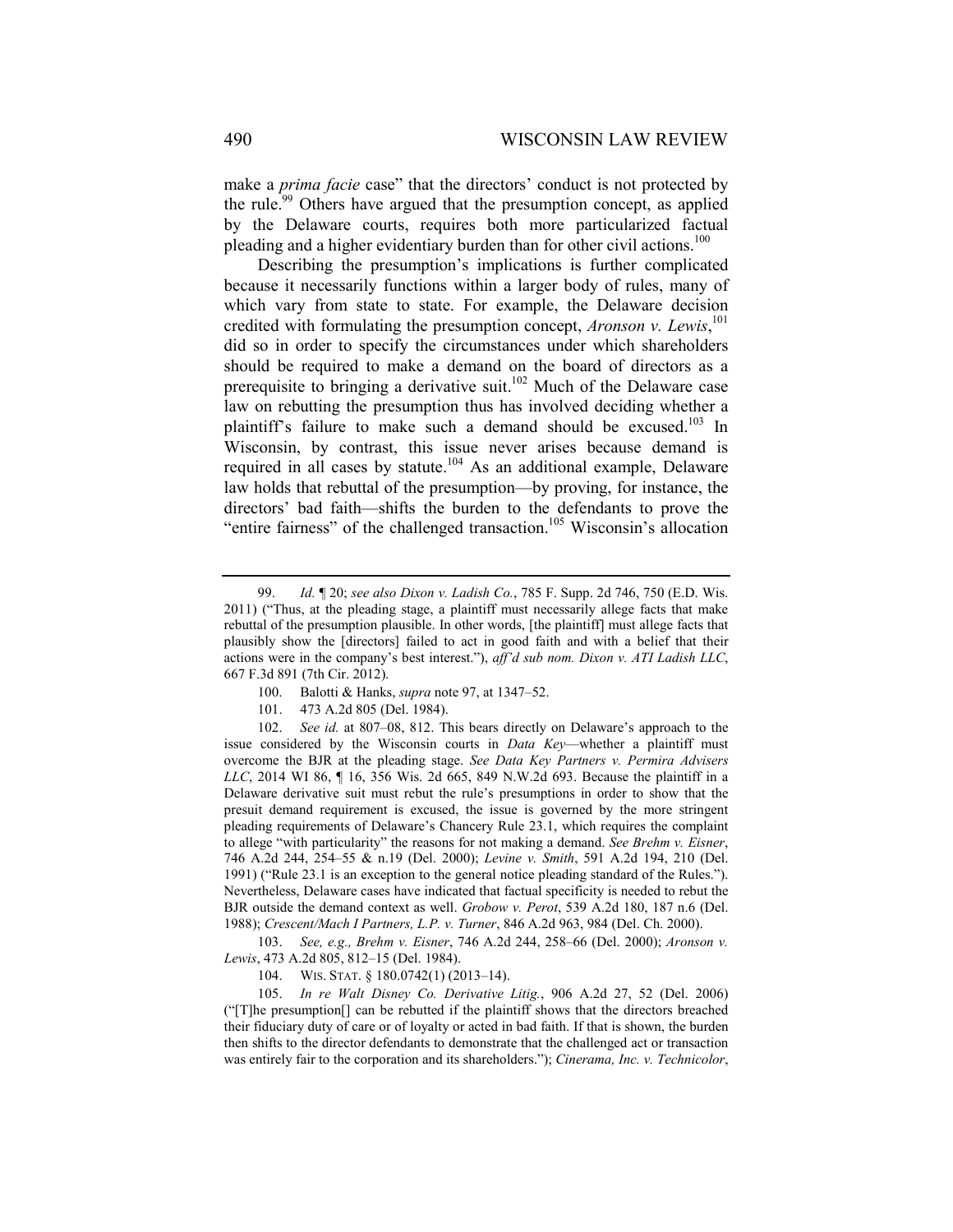of the burden of proof, in cases of director self-interest, is less clear.<sup>106</sup> What does seem clear from the Wisconsin case law, however, is that proof of bad faith does not simply shift the burden of persuasion—it suffices to establish the director's breach of fiduciary duty and thereby entitles the plaintiff to relief.<sup>107</sup>

Thorny issues like these have led one corporate law scholar to describe the presumption concept as "frequently ambiguous" and "especially obscure in the context of the business judgment rule."<sup>108</sup> This concern for the aptness of the terminology is especially relevant in Wisconsin, where presumptions are governed by statute, with the general rule being that the party relying on the presumption bears the burden of proving the underlying facts,<sup>109</sup> a result that does not fit the operation of the BJR. Yet the core question remains: Does the spirit of the BJR, and the accompanying judicial reluctance to intervene in the corporation's internal affairs, require that plaintiffs bear a different burden of production or proof than that imposed on the ordinary litigant?

One important context for addressing this question has been when defendants invoke either the BJR or the immunity statute to seek judgment at the pleadings stage. This was the setting for the Supreme Court's recent decision in *Data Key*.

# IV. *DATA KEY*

*Data Key* was a shareholder suit challenging the sale of Renaissance Learning, Inc. to Permira Advisers LLC.<sup>110</sup> Terms of the sale called for Permira to pay \$15 per share to Judith and Terrance Paul, who held 69

*Inc.*, 663 A.2d 1156, 1162–63 (Del. 1995); *Cede & Co. v. Technicolor, Inc.*, 634 A.2d 345, 361 (Del. 1993).

<sup>106.</sup> Language in the cases, all of which are older, varies widely. *Compare Fed. Mortg. Co. v. Simes*, 210 Wis. 139, 147, 245 N.W. 169 (1932) (requiring "the utmost candor and fair and open dealing" and close scrutiny "for assurance that the interests of the corporation have not been injured"), *with Thauer v. Gaebler*, 202 Wis. 296, 301, 232 N.W. 561 (1930) (requiring allegations of "abuse of corporate power, bad faith, or willful abuse of discretion, or positive fraud").

 <sup>107.</sup> *Yates v. Holt-Smith*, 2009 WI App 79, ¶¶ 23–26, 319 Wis. 2d 756, 768 N.W.2d 213.

<sup>108.</sup> Melvin Aron Eisenberg, *An Overview of the Principles of Corporate Governance*, 48 BUS. LAW. 1271, 1283–84 (1992–93); *see also* ALI PRINCIPLES, *supra*  note 85, § 4.01(d) cmt. a (describing the term "presumption" as "imprecise and subject to misinterpretation"). Alternatively, another scholar has argued that while *Aronson*'s formulation of a presumption is "legally sound," it does not represent the BJR. Lyman P.Q. Johnson, *The Modest Business Judgment Rule*, 55 BUS. LAW. 625, 628–31 (1999–2000).

 <sup>109.</sup> WIS. STAT. § 903.01 (2013–14).

 <sup>110.</sup> *Data Key Partners v. Permira Advisers LLC*, 2014 WI 86, ¶¶ 1, 4, 356 Wis. 2d 665, 849 N.W.2d 693.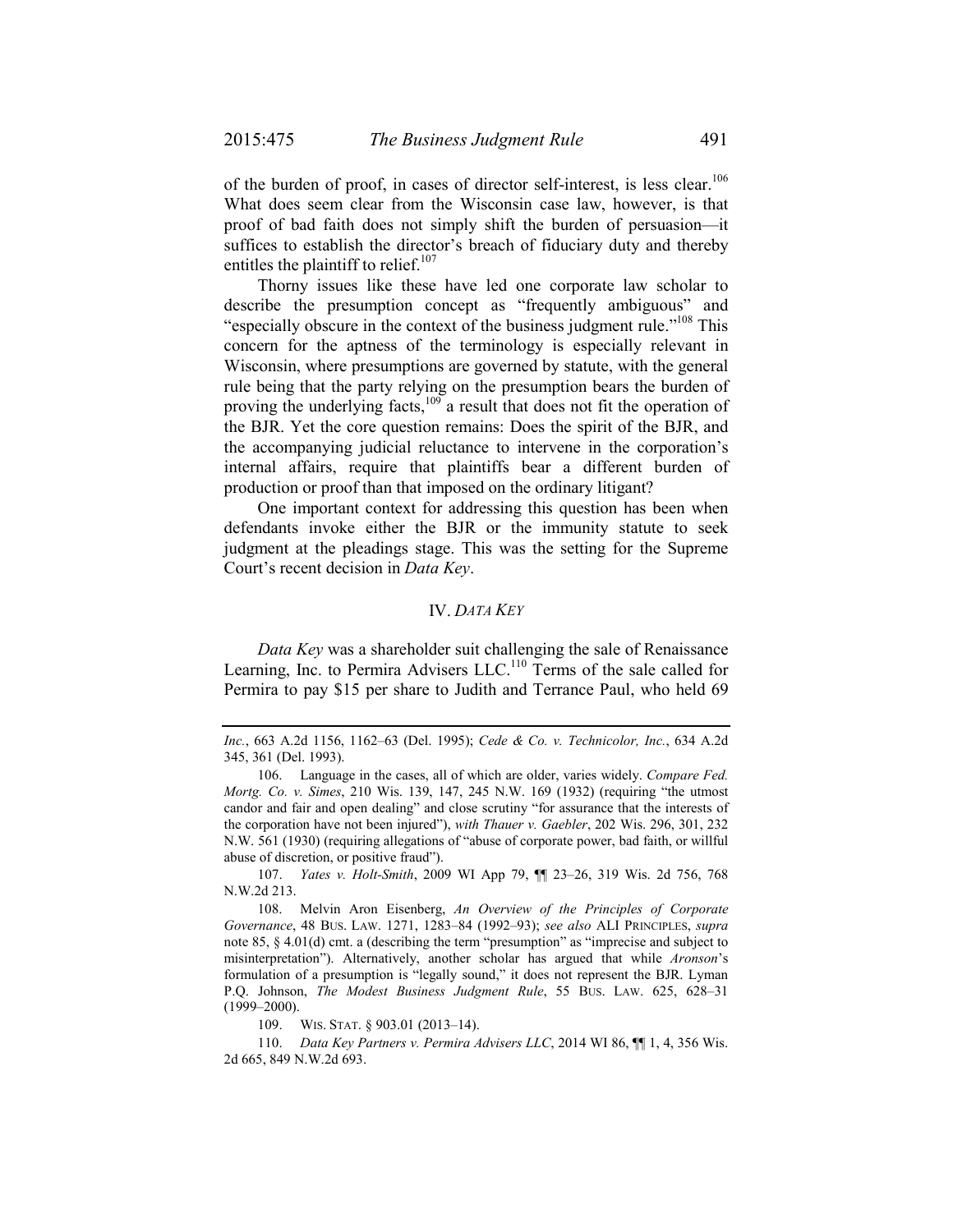percent of Renaissance Learning's stock, and \$16.60 per share to the minority holders.<sup>111</sup> The board rejected a competing bidder's offer to pay \$16.90 for all of the shares.<sup>112</sup> After its efforts to enjoin the sale failed, Data Key Partners, a Renaissance shareholder cashed out in the merger, filed a class action against the company's directors and controlling shareholders, seeking to recover damages.<sup>113</sup> Among its claims were that the directors breached their fiduciary duty by approving the sale, and that their actions represented willful misconduct and a willful failure to deal fairly with the corporation's shareholders, thereby depriving the directors of immunity from monetary liability under section  $180.0828(1)$ .<sup>114</sup>

Relying principally upon the BJR, the circuit court dismissed the complaint for failure to state a claim, but was reversed on appeal.<sup>115</sup> Citing Wisconsin's liberal standards of notice pleading, the court of appeals reasoned: "courts in notice pleading jurisdictions traditionally disfavor application of the business judgment rule at the motion to dismiss stage because application of the rule generally requires a fact-intensive analysis that would be incompatible with notice pleading."<sup>116</sup>

In a 4-3 decision, the supreme court in turn reversed the court of appeals.117 Writing for the majority, Justice Patience Roggensack began by examining Wisconsin's pleading requirements in light of the U.S. Supreme Court's recent *Bell Atlantic Corporation v. Twombly*<sup>118</sup> decision, and concluded: "*Twombly* makes clear the sufficiency of a complaint depends on substantive law that underlies the claim made because it is the substantive law that drives what facts must be pled. Plaintiffs must allege facts that plausibly suggest they are entitled to relief."119 Treating section 180.0828(1) as Wisconsin's codification of the BJR, the court held that under the *Twombly* standard:

In order to fall outside of the protection that the legislature has granted directors, plaintiffs must plead facts that create a

116. *Data Key*, 2013 WI App 107, ¶ 23, *rev'd*, 2014 WI 86.

117. *Data Key*, 2014 WI 86.

 <sup>111.</sup> *Id.* ¶¶ 5, 7.

 <sup>112.</sup> *Id.* ¶ 8.

 <sup>113.</sup> *Id.* ¶ 9; *Data Key Partners v. Permira Advisors LLC*, 2013 WI App 107, ¶ 12, 350 Wis. 2d 347, 837 N.W.2d 624, *rev'd*, 2014 WI 86.

 <sup>114.</sup> *Data Key*, 2014 WI 86, ¶¶ 10–11.

 <sup>115.</sup> *Id.* ¶¶ 13–14.

 <sup>118.</sup> *Bell Atl. Corp. v. Twombly*, 550 U.S. 544 (2007); *see also Ashcroft v. Iqbal*, 556 U.S. 662 (2009). The *Data Key* majority saw *Twombly* as consistent with Wisconsin precedent. *Data Key*, 2014 WI 86, ¶ 30 (citing *Strid v. Converse*, 111 Wis. 2d 418, 422–23, 331 N.W.2d 350 (1983)).

 <sup>119.</sup> *Data Key*, 2014 WI 86, ¶ 31.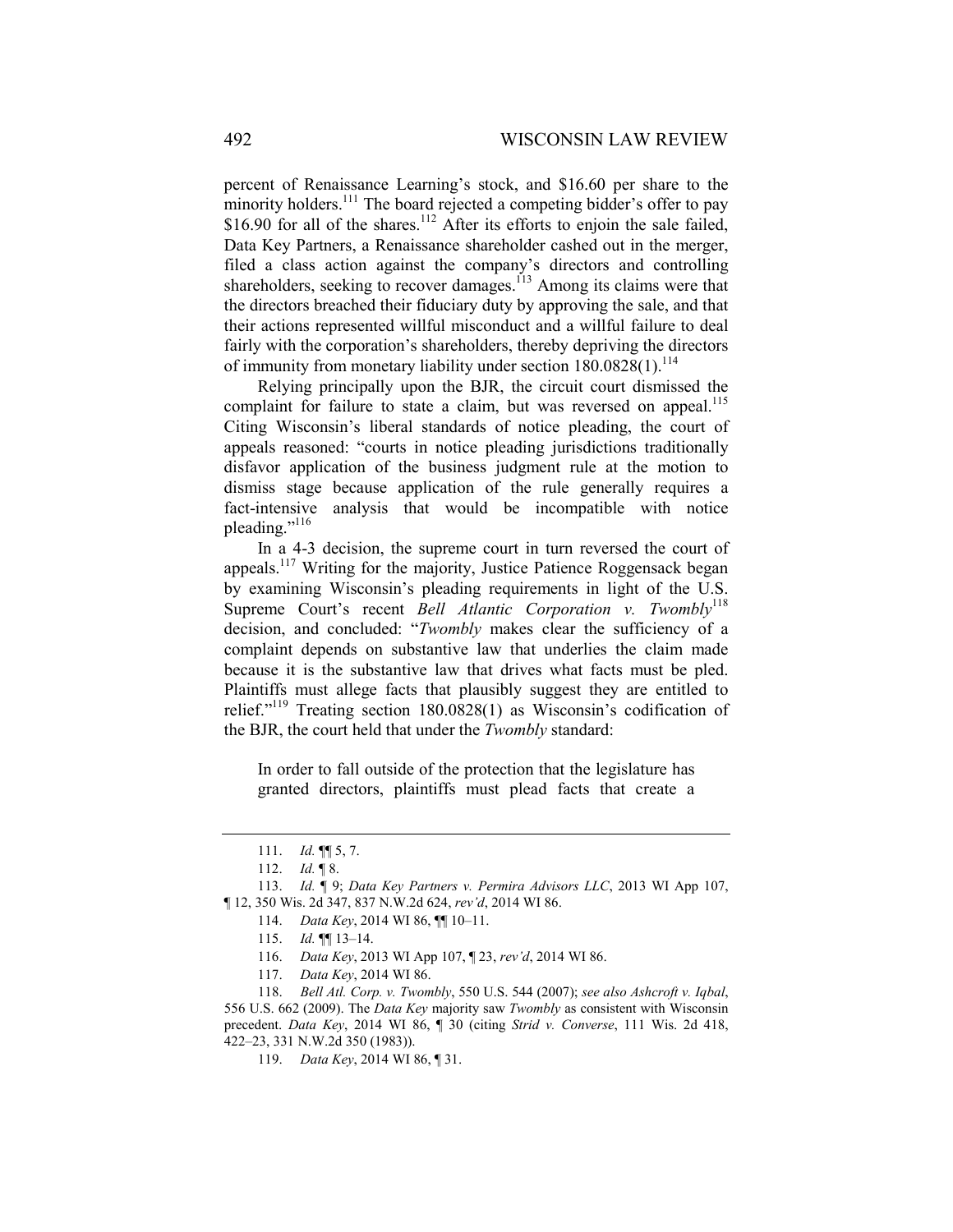plausible claim that the directors' acts were taken in contravention of § 180.0828(1). Therefore, to survive a motion to dismiss, plaintiffs must plead facts sufficient to plausibly show that the directors' actions constitute: (1) a "willful failure to deal fairly" with the minority shareholders on a matter in which the director has "a material conflict of interest"; (2) receipt of an "improper personal profit"; or (3) "[w]illful misconduct."<sup>120</sup>

In applying this "plausible claim" standard to the complaint, the court examined each of the alleged benefits to the directors (including retaining their board seats and fees, vesting of their restricted stock, and rights to indemnification) that, according to the plaintiffs, caused them to improperly favor Permira over other bidders and concluded that none represented a "willful failure to deal fairly," "material conflict of interest," "improper personal profit," or "willful misconduct" within the meaning of section  $180.0828(1)(a)$ , (c), and (d).<sup>121</sup>

Given the lack of Wisconsin case law, both the majority and Chief Justice Abrahamson's dissent drew heavily from state and federal decisions applying Delaware law.122 Because both these opinions, along with that of the court of appeals, equated section 180.0828(1) with the BJR, they focused on cases addressing the criteria for dismissal under the rule itself, as opposed to under the immunity statute, which would seem more directly relevant.<sup>123</sup> But even had the court looked to this alternative line of cases, the outcome would almost certainly have been the same. In contrast to Wisconsin's opt-out approach, Delaware's section 102(b)(7) requires that the exculpatory provisions be affirmatively set forth in the corporation's charter.<sup>124</sup> Otherwise, the Delaware statute is comparable to section 180.0828(1) in identifying specific categories of misconduct for which exculpation is impermissible. Citing the "public policy" underlying section 102(b)(7)—enacted in response to the same concerns that led to the Wisconsin statute—Delaware courts have upheld early dismissal of monetary claims against directors that involve only the duty of care or

- 123. *See supra* note 73.
- 124. DEL. CODE ANN. tit. 8, § 102(b)(7) (2011).

 <sup>120.</sup> *Id.* ¶ 39 (quoting WIS. STAT. § 180.0828(1)(a), (c)–(d) (2013–14)).

 <sup>121.</sup> *Id.* ¶¶ 44–56.

 <sup>122.</sup> *See, e.g.*, *id.* ¶¶ 63–64 (citing *In re Synthes, Inc. S'holder Litig.*, 50 A.3d 1022 (Del. Ch. 2012)); *id.* ¶¶ 140–43 (Abrahamson, C.J., dissenting) (citing *In re Tower Air, Inc.*, 416 F.3d 229 (3d Cir. 2005); *Shamrock Holdings, Inc. v. Arenson*, F. Supp 2d 599 (D. Del. 2006)).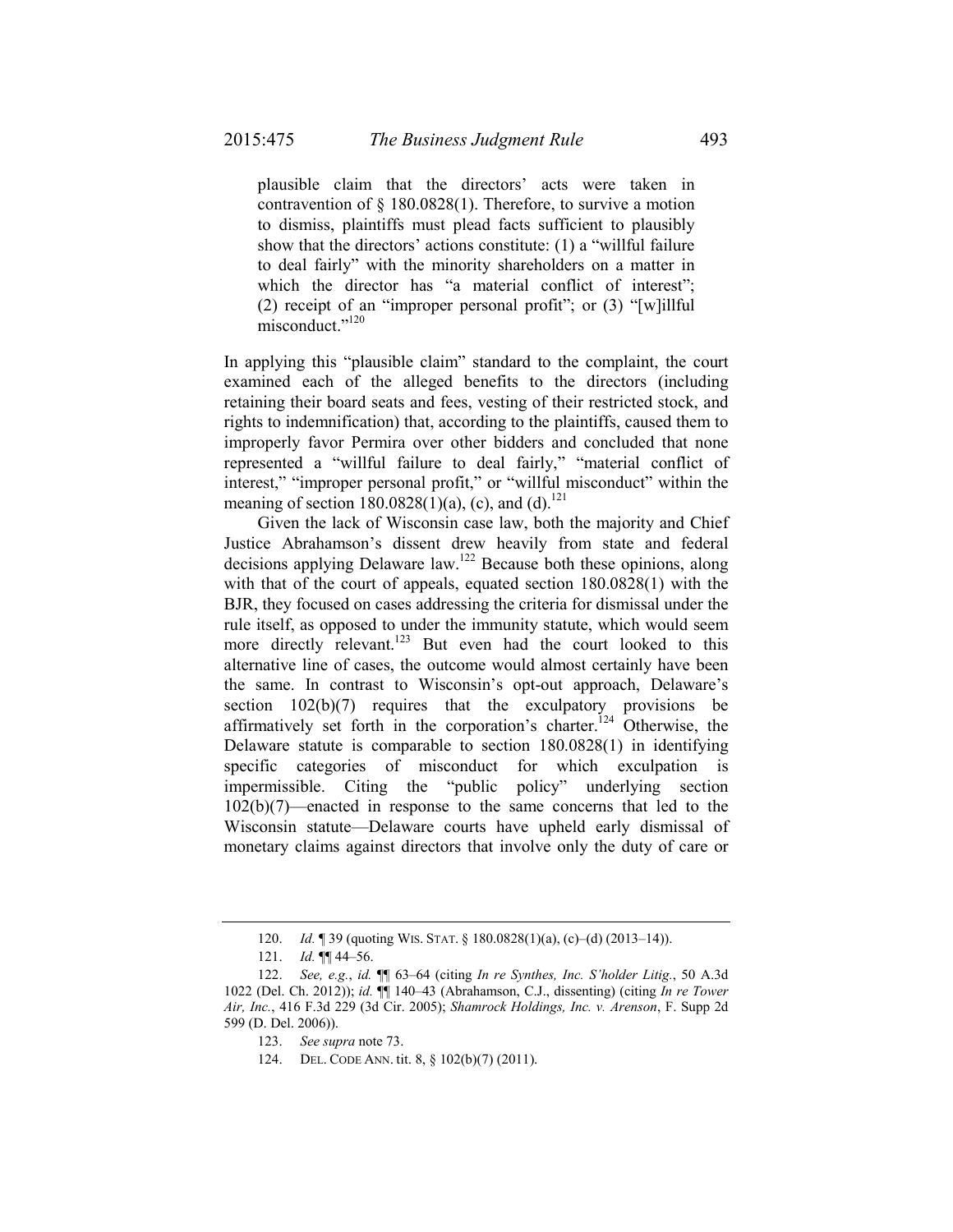other exculpable conduct.<sup>125</sup> They take this position even though Delaware views section  $102(b)(7)$  as being "in the nature of an affirmative defense," for which defendants "will normally bear the burden of establishing each of its elements."<sup>126</sup> The case for requiring plaintiffs to specifically plead the exclusions is therefore even stronger in Wisconsin, since 180.0828(1) explicitly places the burden of proof on the person contesting the director's immunity.127

What about dismissal on the pleadings if only the judge-made BJR applies? Consider, for example, Data Key's earlier suit seeking to enjoin the merger. Because only injunctive relief was at issue, section 180.0828 would not have been available. While the *Data Key* majority's specific reliance on the statutory language no longer applies, the logic of its analysis—and particularly its discussion of the BJR's procedural role in limiting judicial review<sup>128</sup>—retains full force. Also, the policy arguments for early resolution of the plaintiff's claims are now even more pressing, for the challenged transaction will often be on hold pending the outcome. The reasonable reading of *Data Key* is therefore that, in order to avoid dismissal of an action to which section 180.0828 does not apply, the plaintiff would nonetheless be required to rebut the availability of Wisconsin's case-law BJR by pleading facts sufficient to meet the "plausible claim" standards of *Twombly*.

There remains the important question of how *Data Key* will be received in the federal courts. As Chief Justice Abrahamson observed in her dissent, "[C]ases under federal notice pleading do not rely on the business judgment rule at the motion to dismiss phase."<sup>129</sup> This is a product of both federal notice-pleading rules and characterizations of the BJR as an affirmative defense or too fact intensive for resolution on the pleadings.130 The *Data Key* majority, on the other hand, specifically rejected the position of the leading federal case that a plaintiff is required

 <sup>125.</sup> *Malpiede v. Townson*, 780 A.2d 1075, 1093–96 (Del. 2001); *McPadden v. Sidhu*, 964 A.2d 1262, 1273–75 (Del. Ch. 2008) (dismissing claims alleging "conduct that constitutes reckless indifference or actions that are without the bounds of reason" on the ground that such conduct falls within the definition of exculpable gross negligence, rather than nonexculpable bad faith). *See generally* Richard B. Kapnick & Courtney A. Rosen, *The Exculpatory Clause Defense to Shareholder Derivative Claims*, BUS. TORTS J., Winter 2010, at 1.

 <sup>126.</sup> *Emerald Partners v. Berlin*, 726 A.2d 1215, 1223–24 (Del. 1999).

<sup>127.</sup> As discussed in Part V.B *infra*, it is important to stress that this statutory allocation of the burden of proof applies only to the availability of immunity. The statute does not alter the burden of proving the underlying breach of duty.

 <sup>128.</sup> *Data Key*, 2014 WI 86, ¶ 34.

 <sup>129.</sup> *Id.* ¶ 140 (Abrahamson, C.J., dissenting).

 <sup>130.</sup> *See, e.g.*, *Levin v. Miller*, 763 F.3d 667, 671 (7th Cir. 2014); *Stanziale v. Nachtomi* (*In re Tower Air, Inc.*), 416 F.3d 229, 238 (3d Cir. 2005); *FDIC v. Baldini*, 983 F. Supp. 2d 772, 783–84 (S.D. W. Va. 2013) (collecting cases).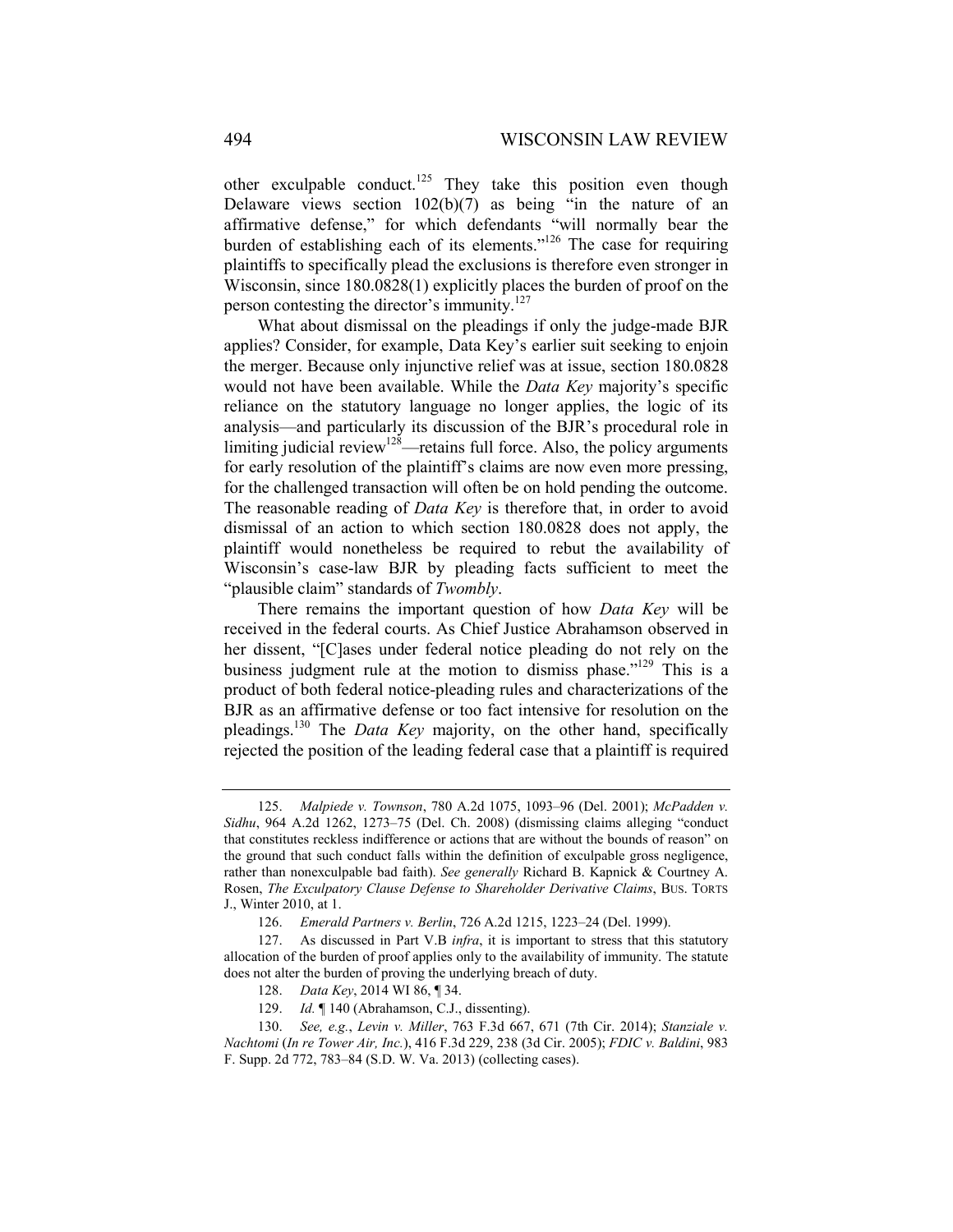to "plead around" the BJR only if it is raised on the face of the complaint.131 Federal courts applying *Data Key* will therefore be faced with the question of whether the issue is "substantive," and thus controlled by Wisconsin law, or "procedural," as to which the Federal Rules of Civil Procedure might dictate a different outcome<sup>132</sup>—and further, whether the answer should be the same for the judge-made rule as for the immunity statute.<sup>133</sup> As for the rule, the Seventh Circuit's view is that it is a defense and therefore, even after *Twombly* and *Iqbal*, 134 cannot be the basis for a motion to dismiss.<sup>135</sup>

# V. CLOSELY-HELD CORPORATIONS

*Data Key* involved a company traded on the Nasdaq with thousands of shareholders, $136$  but both the BJR and immunity statute apply alike to publicly-traded and closely-held corporations.137 Indeed, the overwhelming share of Wisconsin cases applying the BJR have involved close corporations.138 In that context, as recognized by Wisconsin courts early on, the rule operates to uphold the majority shareholders' prerogative to decide corporate policy, over the objection of the minority.<sup>139</sup>

 134. *Ashcroft v. Iqbal*, 556 U.S. 662 (2009); *Bell Atl. Corp. v. Twombly*, 550 U.S. 544 (2007).

136. *Data Key*, 2014 WI 89, ¶ 4.

137. Davis, Jr., *supra* note 70, at 589–95.

 138. *See, e.g.*, *Einhorn v. Culea*, 2000 WI 65, 235 Wis. 2d 646, 612 N.W.2d 78; *Steven v. Hale-Haas Corp*., 249 Wis. 205, 221, 23 N.W.2d 620 (1946); *Yates v. Holt-Smith*, 2009 WI App 79, 319 Wis. 2d 756, 768 N.W.2d 213; *Reget v. Paige*, 2001 WI App 73, 242 Wis. 2d 278, 626 N.W.2d 302.

139. *See, e.g.*, *Figge v. Bergenthal*, 130 Wis. 594, 613–14, 109 N.W. 581 (1907).

 <sup>131.</sup> *Data Key*, 2014 WI 86, ¶¶ 40–43 (discussing *In re Tower Air, Inc.*, 416 F.3d at 238).

 <sup>132.</sup> *See IT Litig. Trust v. D'Aniello* (*In re IT Group Inc.*), No. 02–10118, Civ.A. 04–1268–KAJ, 2005 WL 3050611, at \*8 n.10 (D. Del. Nov. 15, 2005) (discussing the issue under Delaware law).

<sup>133.</sup> The federal cases applying Delaware law have generally held that exculpation under section  $102(b)(7)$ , like the BJR, is an affirmative defense that cannot be the basis for dismissal under rule 12(b)(6). *See, e.g.*, *Burtch v. Opus, L.L.C.* (*In re Opus East, L.L.C.*), 480 B.R. 561, 572 (Bankr. D. Del. 2012) (collecting cases); *Ad Hoc Comm. of Equity Holders of Tectonic Network, Inc. v. Wolford*, 554 F. Supp. 2d 538, 560–61 (D. Del. 2008). *Contra In re IT Group Inc.*, 2005 WL 3050611, at \*11 n.13. The question under Delaware law is further complicated because, as noted above, unlike Wisconsin, the exculpatory provisions must be included in the corporation's charter. This raises the issue of whether the charter is a "matter outside the pleading" that cannot be the subject of a motion to dismiss or is instead an appropriate item for judicial notice. *See Transeo S.A.R.L. v. Bessemer Venture Partners VI L.P.*, 936 F. Supp. 2d 376, 399 (S.D.N.Y. 2013).

 <sup>135.</sup> *Levin*, 763 F.3d at 671 (applying Indiana law).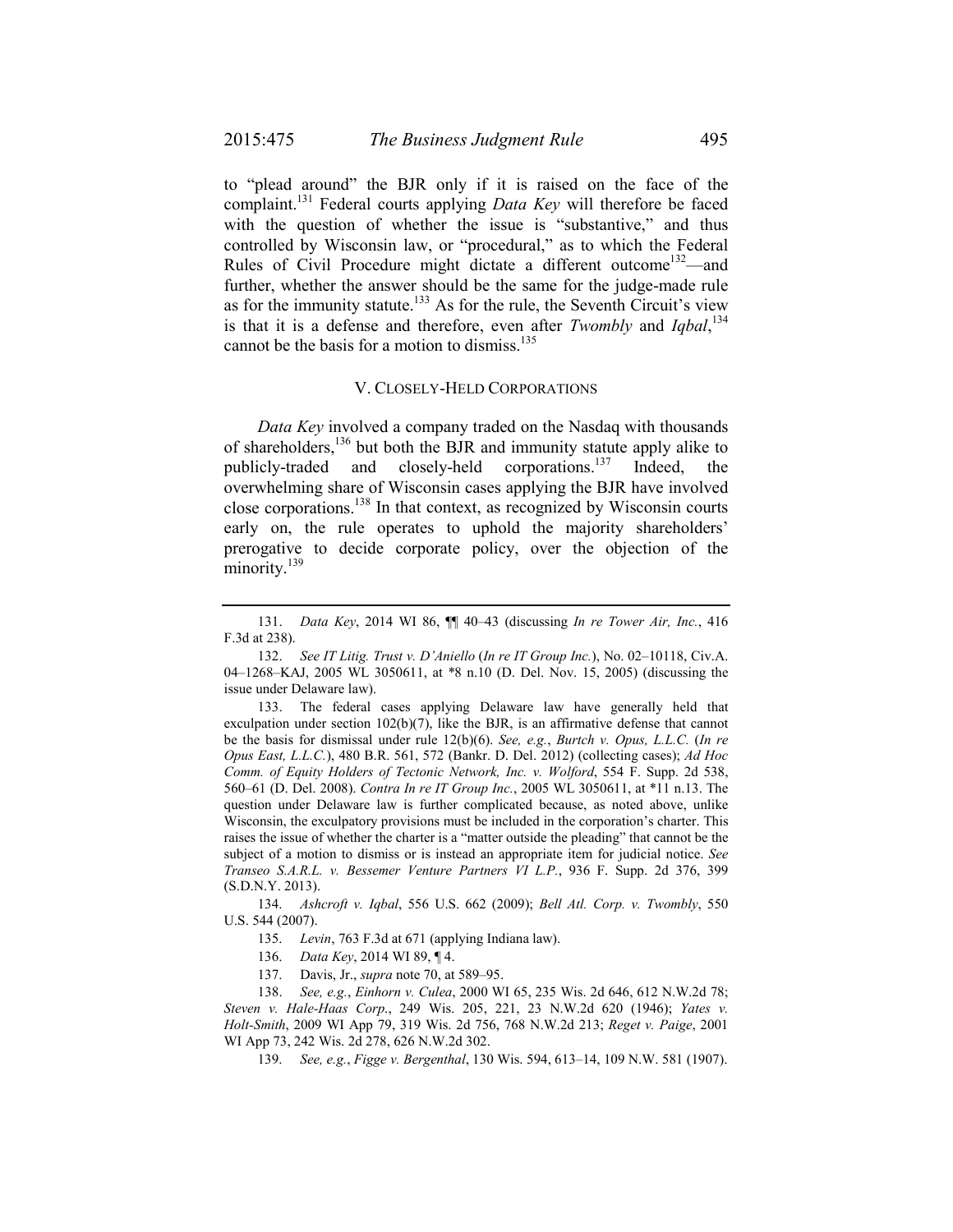# 496 WISCONSIN LAW REVIEW

### *A. The BJR and Protecting Minority Shareholders*

Over the last 30 to 40 years, however, a countervailing concern has emerged, one that recognizes the special vulnerability of the close corporation shareholder, who has no outside market for his or her stock and is therefore particularly vulnerable to being taken advantage of by those in control. The challenge for corporate law is that the conduct at issue often involves matters—such as dividends, employment, and salaries—traditionally entrusted to the board. Courts across the country have struggled with defining the boundary between permissible business judgment and unlawful exploitation of the minority.<sup>140</sup> It remains a work in progress.<sup>141</sup>

Consider the hypothetical case of Ann, Bill, and Charley, equal shareholders in a close corporation that they started together and built into a highly successful business. They have been paying themselves substantial salaries but reinvesting what was left after expenses back into the business, rather than paying dividends. After a dispute, Ann and Bill terminate Charley's employment on the ground that he is no longer pulling his weight. But to Charley, that is simply a self-interested pretext to deprive him of his fair share of the corporation's cash flow. To what extent should the BJR rule foreclose judicial intervention into shareholder disputes such as these?

The Wisconsin case law suggests four possible avenues that Charley might pursue, each with different implications for the BJR. Most directly, if Charley can prove that Ann's and Bill's true motives for terminating him were in bad faith—for instance, to pressure him into selling his shares at an unfairly low price—he can rebut the BJR and recover<sup>142</sup>

### *B. Constructive Dividends, Fairness, and the Immunity Statute*

Otherwise, perhaps Charley can show that the purported salary payments to Ann and Bill were based not on the work they performed but were instead a division of corporate profits. If so, *Jorgensen v. Water Works, Inc. (Jorgensen II)*<sup>143</sup> permits him to maintain a direct action against Ann and Bill for failing to treat him equitably with other

 <sup>140.</sup> *See* 2 F. HODGE O'NEAL & ROBERT B. THOMPSON, OPPRESSION OF MINORITY SHAREHOLDERS AND LLC MEMBERS: PROTECTING MINORITY RIGHTS IN SQUEEZE-OUTS AND OTHER INTRACORPORATE CONFLICTS § 10.4 (rev. 2d ed. 2004).

 <sup>141.</sup> *See, e.g.*, *id.* (criticizing courts' "indiscriminate" application of the BJR to close corporations).

 <sup>142.</sup> *Yates v. Holt-Smith*, 2009 WI App 79, ¶¶ 20–26, 319 Wis. 2d 756, 768 N.W.2d 213.

<sup>143. 2001</sup> WI App 135, 246 Wis. 2d 614, 630 N.W.2d 230.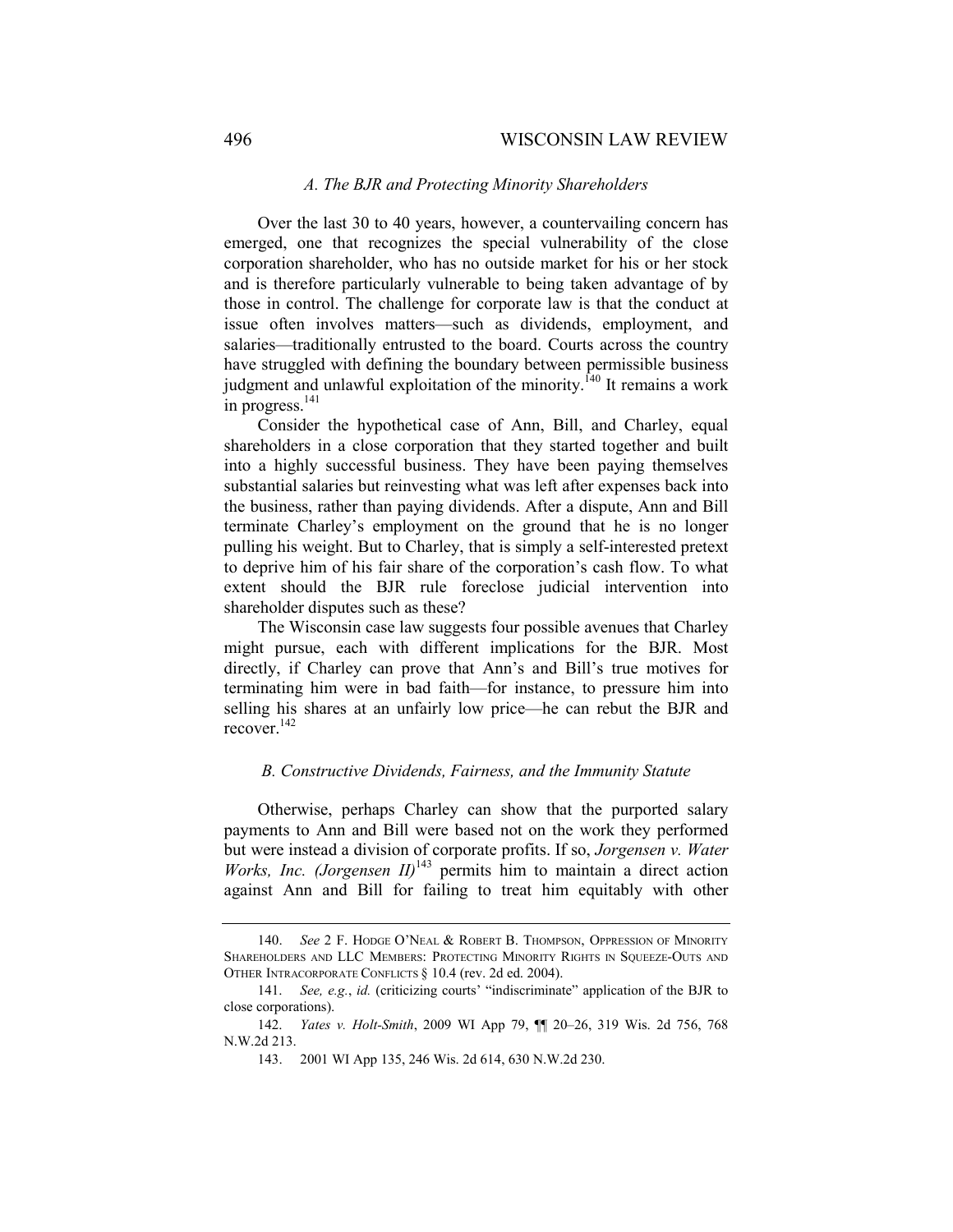shareholders.<sup>144</sup> The fact remains, however, that Ann and Bill are actually continuing to perform services for the corporation, while Charley is not, and therefore should be entitled to some differential compensation for their efforts. Although if Ann and Bill set the amount of that compensation themselves, they cannot expect the benefits of the  $B$ JR. $145$ 

*Jorgenson II* referred to the BJR only in a footnote, distinguishing the *Reget* case where salaries had been set by the outside directors.<sup>146</sup> In the absence of such independent approval by the directors or shareholders, Ann's and Bill's compensation will be reviewable for its fairness; $147$  the only question is who bears the burden of proof. An argument might be made for subjecting compensation arrangements to less scrutiny than other types of conflict-of-interest transactions, $148$ particularly in smaller corporations where it is often difficult to enlist a sufficient number of outsiders to serve on the board. Otherwise, the controlling shareholders could be forced to defend their compensation on a regular basis. Nonetheless, the rule remains that they bear the burden of proof. $149$ 

This allocation of the burden of proof is not affected by the Wisconsin immunity statute, even though that statute specifically imposes the burden on the person asserting liability.<sup>150</sup> Hopefully, this

 <sup>144.</sup> *Id.* ¶¶ 16–18. The Wisconsin Supreme Court has extended this "constructive dividend" analysis to other types of payments made to or on behalf of majority shareholders. *Notz v. Everett Smith Group, Ltd.*, 2009 WI 30, ¶ 4, 316 Wis. 2d 640, 764 N.W.2d 904; *see also Krier v. Vilione*, 2009 WI 45, ¶¶ 84–89, 317 Wis. 2d 288, 766 N.W.2d 517 (Bradley, J., dissenting).

<sup>145.</sup> Section 180.0811 permits directors to set their own compensation but does not address the standard of judicial review. WIS. STAT. § 180.0811 (2013–14).

 <sup>146.</sup> *Jorgensen II*, 2001 WI App 135, ¶ 12 n.7 (citing *Reget v. Paige*, 2001 WI App 73, ¶¶ 21–22, 242 Wis. 2d 278, 626 N.W.2d 302). The court also noted the increased hardship suffered by the Jorgensens because, given the corporation's tax status, they were taxed on their share of its profits even though they received no distributions. *Id.* ¶ 14.

 <sup>147.</sup> *See* § 180.0831(2); *Gauger v. Hintz*, 262 Wis. 333, 349–50, 55 N.W.2d 426 (1952); *Jacobson v. Am. Tool Cos.*, 222 Wis. 2d 384, 397, 588 N.W.2d 67 (Ct. App. 1998).

 <sup>148.</sup> *See* ALI PRINCIPLES, *supra* note 85, § 5.03 cmt. c.

<sup>149.</sup> The specific theory adopted by Wisconsin courts is that the directors' self-interest renders the board decision a nullity, so that they can recover the fair value of their services only on a theory of implied contract. *Gauger*, 262 Wis. at 349; *Mulder v. Mittelstadt*, 120 Wis. 2d 103, 109–10, 352 N.W.2d 223 (Ct. App. 1984). While the vitality of this line of reasoning is doubtful in light of Wisconsin statute section 180.0831, the ultimate conclusion—that the directors have the burden of proving their compensation is fair—is entirely consistent with more contemporary authorities. *See, e.g.*, *Valeant Pharm. Int'l v. Jerney*, 921 A.2d 732, 745–46 (Del. Ch. 2007); *Marx v. Akers*, 666 N.E.2d 1034, 1043 n.6 (N.Y. 1996); *Wilderman v. Wilderman*, 315 A.2d 610, 615 (Del. Ch. 1974); ALI PRINCIPLES, *supra* note 85, § 5.03(b).

 <sup>150. § 180.0828(1).</sup>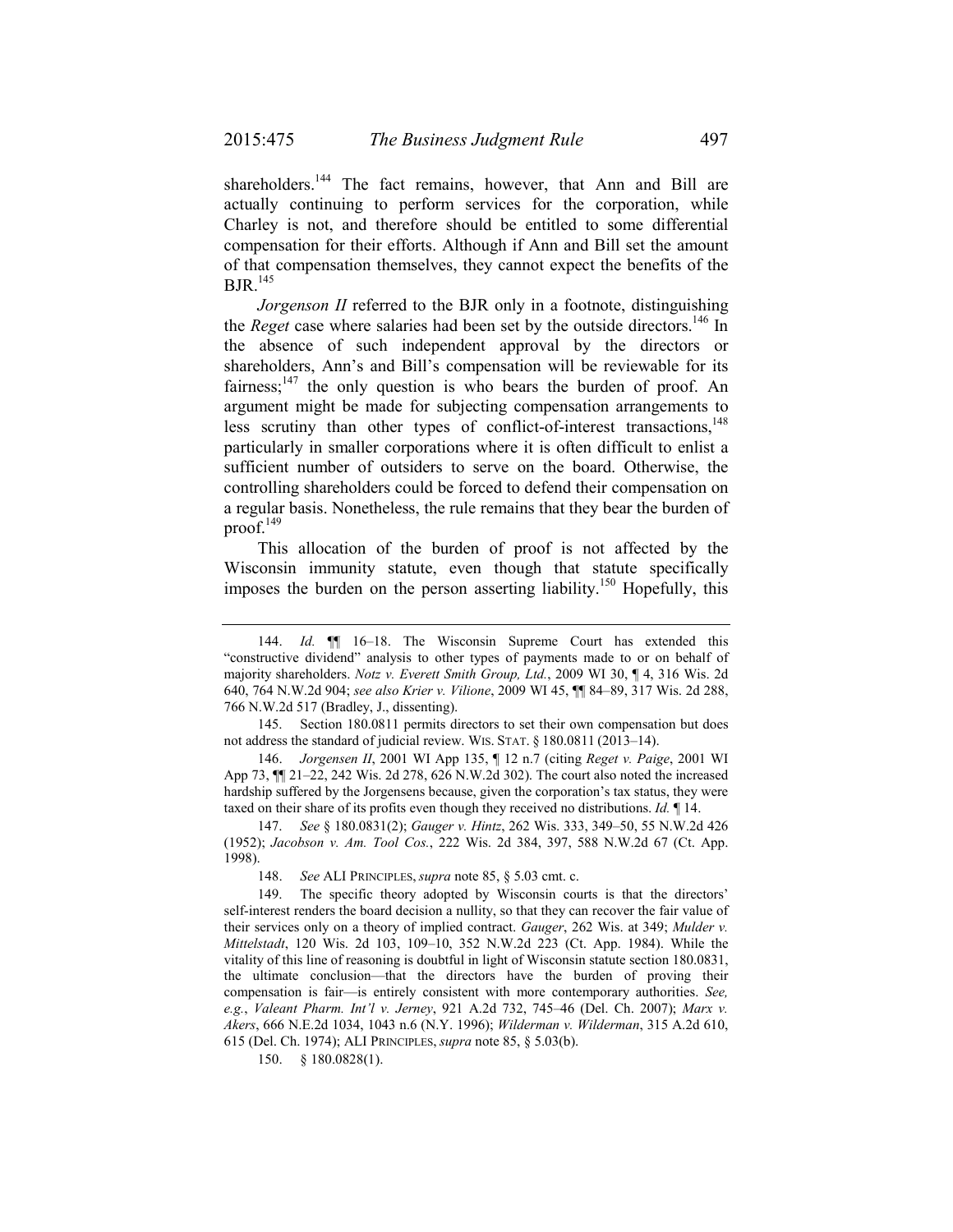distinction will not become a source of confusion in the aftermath of *Data Key*. The purpose of statutes such as Wisconsin section 180.0828(1) and Delaware section 102(b)(7) was to distinguish between the director's duty of loyalty and duty of care, and to protect directors against monetary risk for the latter. These statutes were not intended to change the underlying substantive law. Thus, in the case of Ann's and Bill's compensation—or any other instance of self-dealing that has not been independently approved by the directors or shareholders—the burden remains on the interested director to prove fairness. If he or she fails to do so, they will be deemed to have breached their fiduciary duty. If the remedy includes damages or other monetary liability, only then does the burden shift to the plaintiff to prove that the type of breach fits one or more statutory categories—in this case, an "improper personal benefit."<sup>151</sup>

There is, moreover, the threshold question of whether the immunity statute even applies in cases like that against Ann and Bill. The salaries at issue were paid to them as officers and employees, not as directors. Can it be said that the duty at issue is one that results "*solely* from his or her status as a director," as required by the statute?<sup>152</sup> All types of agents have a fiduciary duty not to unfairly enrich themselves at the principal's expense.

An appreciation for the legislative background of the immunity statute is important here. Unlike the close-corporation roots of Wisconsin's BJR, the immunity statute was a response to problems principally facing publicly-traded companies.<sup>153</sup> The mergers, acquisitions, and hostile takeovers of the 1980s had put directors increasingly at risk of personal liability.<sup>154</sup> Obtaining adequate insurance coverage had become difficult and created a concern over the continuing ability of Wisconsin corporations to recruit and retain competent outside directors—or to remain incorporated in the state.<sup>155</sup> Thus, while the immunity statute applies by its terms to corporations of all sizes, courts should be wary of applying it too expansively to resolve disputes between the shareholders of a close corporation. Nothing in either the letter or spirit of *Data Key*—a case involving the kind of public-company merger at the heart of the legislature's concern—changes this.

 <sup>151.</sup> *Id.* § 180.0828(1)(c).

 <sup>152.</sup> *Id.* § 180.0828(1) (emphasis added).

 <sup>153.</sup> *See* WIS. LEGIS. COUNCIL, REPORT NO. 6 TO THE 1987 LEGISLATURE: LEGISLATION ON LIABILITY LAW AND INSURANCE 10–15 (1987).

 <sup>154.</sup> *Id.* 

 <sup>155.</sup> *Id.*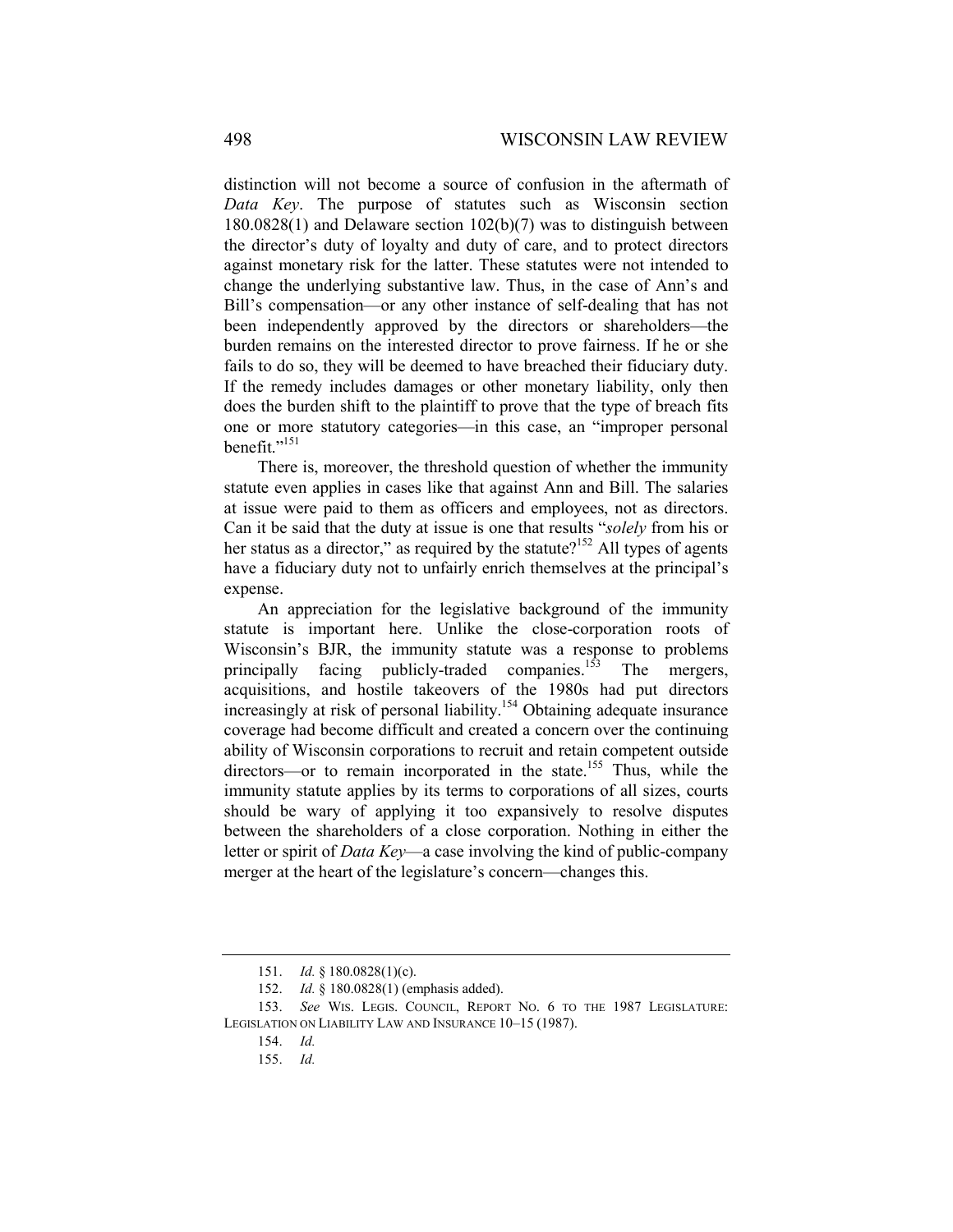### *C. Fiduciary Duties of Majority Shareholders*

A third possibility is a suit against Ann and Bill in their capacity as majority shareholders. The first *Jorgensen* decision recognized a direct action for breach of fiduciary duty by the directors and majority shareholders that results in an injury primarily to the minority shareholders as individuals.<sup>156</sup> This recognition is only a starting point, however. Few areas of U.S. corporate law have been as susceptible to overgeneralization as the question of who owes fiduciary duties to whom. Rather than a cohesive theory with well-defined boundaries, branding the majority shareholders as fiduciaries is often little more than a convenient means to a much narrower end. In Wisconsin, for example, the proposition's origins lie in a case involving the inferences to be drawn from the majority shareholders' refusal, on Fifth-Amendment grounds, to answer questions about the corporation's books and records.157 The case law imposing fiduciary duties on majority shareholders might therefore be better analyzed as a series of separate doctrines, each with its own specific objective in mind.

The most obvious of these objectives is to impose liability on the majority or controlling shareholder in its capacity as such, but even here the cases can be subdivided into two categories. The more far reaching of the two bases liability on action taken at the shareholder level and therefore requires creating an exception to the general principle that shareholders are free to vote or transfer their shares as they please.<sup>158</sup> Alternatively, the basis for liability may be a decision made at the board level that benefits the majority to the detriment of the other shareholders. The important difference from the first category is that imposing fiduciary status on the controlling shareholder does not create a duty where none would otherwise have existed—the root breach of duty is the directors' approval of the underlying transaction and is thereby governed by mainstream fiduciary law. The objective of this second category of cases is simply to extend liability to the person who both exercised

 <sup>156.</sup> *Jorgensen v. Water Works, Inc.* (*Jorgensen I*), 218 Wis. 2d 761, 779, 582 N.W.2d 98 (Ct. App. 1998).

 <sup>157.</sup> *Grognet v. Fox Valley Trucking Serv.*, 45 Wis. 2d 235, 239–41, 172 N.W.2d 812 (1969).

<sup>158.</sup> A leading example is a California case holding liable the majority shareholders of a savings and loan association for transferring their shares to a newly-formed and publicly-traded holding company, rather than creating a public market for the savings and loan shares themselves—one in which the association's minority shareholders could also participate. *Jones v. H. F. Ahmanson & Co.*, 460 P.2d 464, 471–74 (Cal. 1969).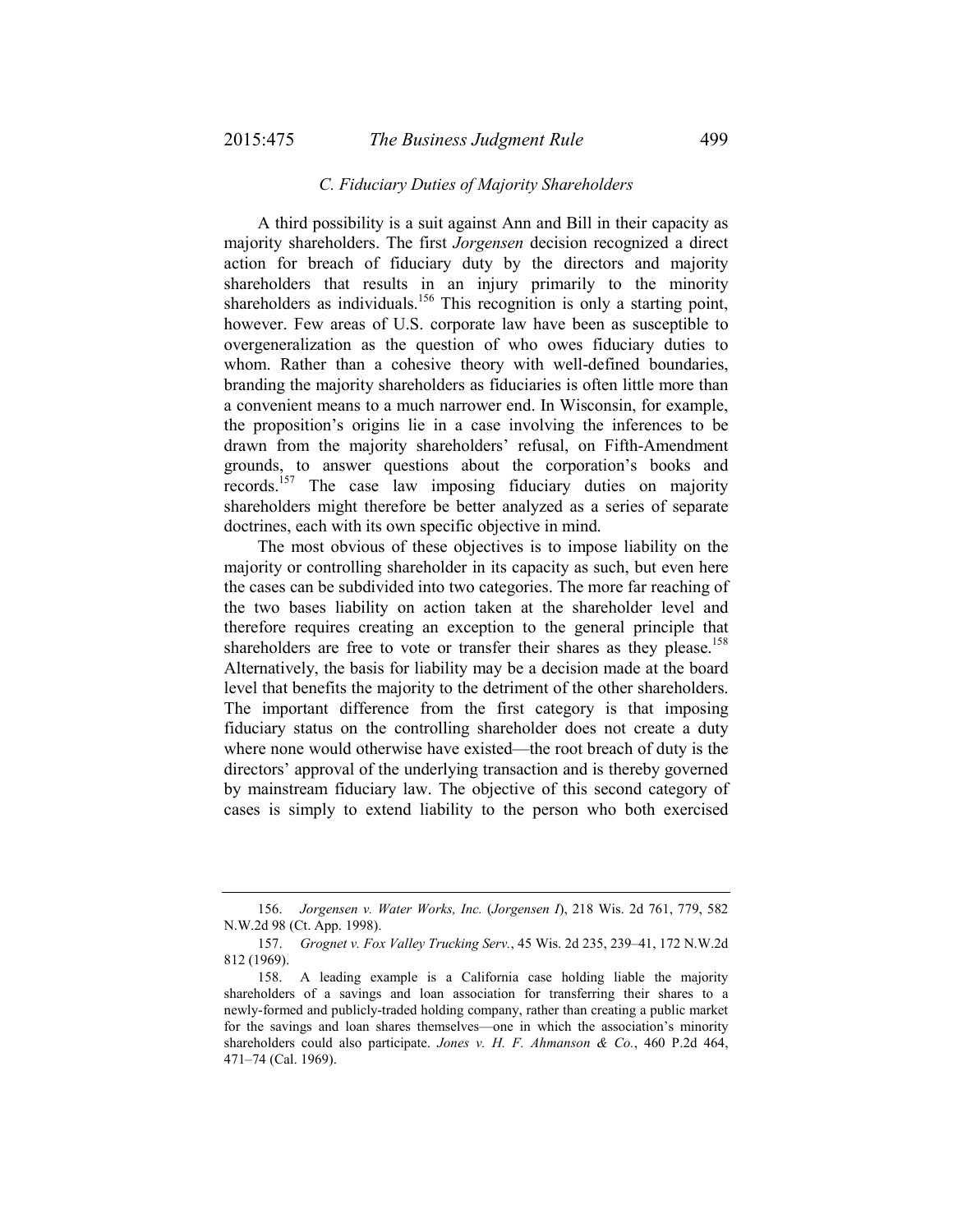control over, and received the benefits from, that breach of duty, but who might not itself be a director.<sup>159</sup>

The difference between these two categories of cases is evident in *Data Key* and helps to explain the differing outcomes reached by the circuit court and the court of appeals on the issue of majority-shareholder liability. The plaintiffs claimed that the Pauls improperly favored the sale to Permira because it had agreed to grant them a license to continue using Renaissance software—a benefit not available to the minority shareholders.<sup>160</sup> As described by the court of appeals, the "crux" of the lower court's reasoning for dismissing this portion of the plaintiff's case was that "the Pauls had the right to sell their shares and to vote their shares in their own interests."<sup>161</sup> The court of appeals, on the other hand, interpreted the plaintiff's claims as fitting into the second category of cases:

[c]onstrued liberally, the complaint allegations support a reasonable inference that the Pauls used their majority control, including their ability in that capacity to elect directors, to exert undue influence over the board to cause a sale of the *entire* company under terms that provided special personal benefits to the Pauls and harmed the minority shareholders.<sup>162</sup>

Justice Roggensack's analysis in the supreme court majority opinion, in contrast, would encompass either category of cases. She characterized the majority shareholders' fiduciary duty to minority shareholders as "very limited" under Wisconsin law: "[s]imply stated, majority shareholders cannot use their voting power to require corporate action that grants majority shareholders an improper material benefit at the expense of minority shareholders."163 Because there was no indication that the value of the Pauls' software license exceeded the additional per-share consideration paid to the minority shareholders,<sup>164</sup> the plaintiffs' claims were appropriately dismissed for failure to plausibly demonstrate that the Pauls had improperly benefitted at the minority's expense.

164. *Id.* ¶ 60.

<sup>159.</sup> This is the case, for example, if the controlling shareholder is a parent corporation. *See, e.g.*, *Weinberger v. UOP, Inc.*, 457 A.2d 701, 710–11 (Del. 1983); *Sinclair Oil Corp. v. Levien*, 280 A.2d 717, 719–20 (Del. 1971).

 <sup>160.</sup> *Data Key Partners v. Permira Advisers LLC*, 2014 WI 86, ¶ 60, 356 Wis. 2d 665, 849 N.W.2d 693.

 <sup>161.</sup> *Data Key Partners v. Permira Advisors LLC*, 2013 WI App 107, ¶ 39, 350 Wis. 2d 347, 837 N.W.2d 624.

 <sup>162.</sup> *Id.* ¶ 40.

 <sup>163.</sup> *Data Key*, 2014 WI 86, ¶ 59.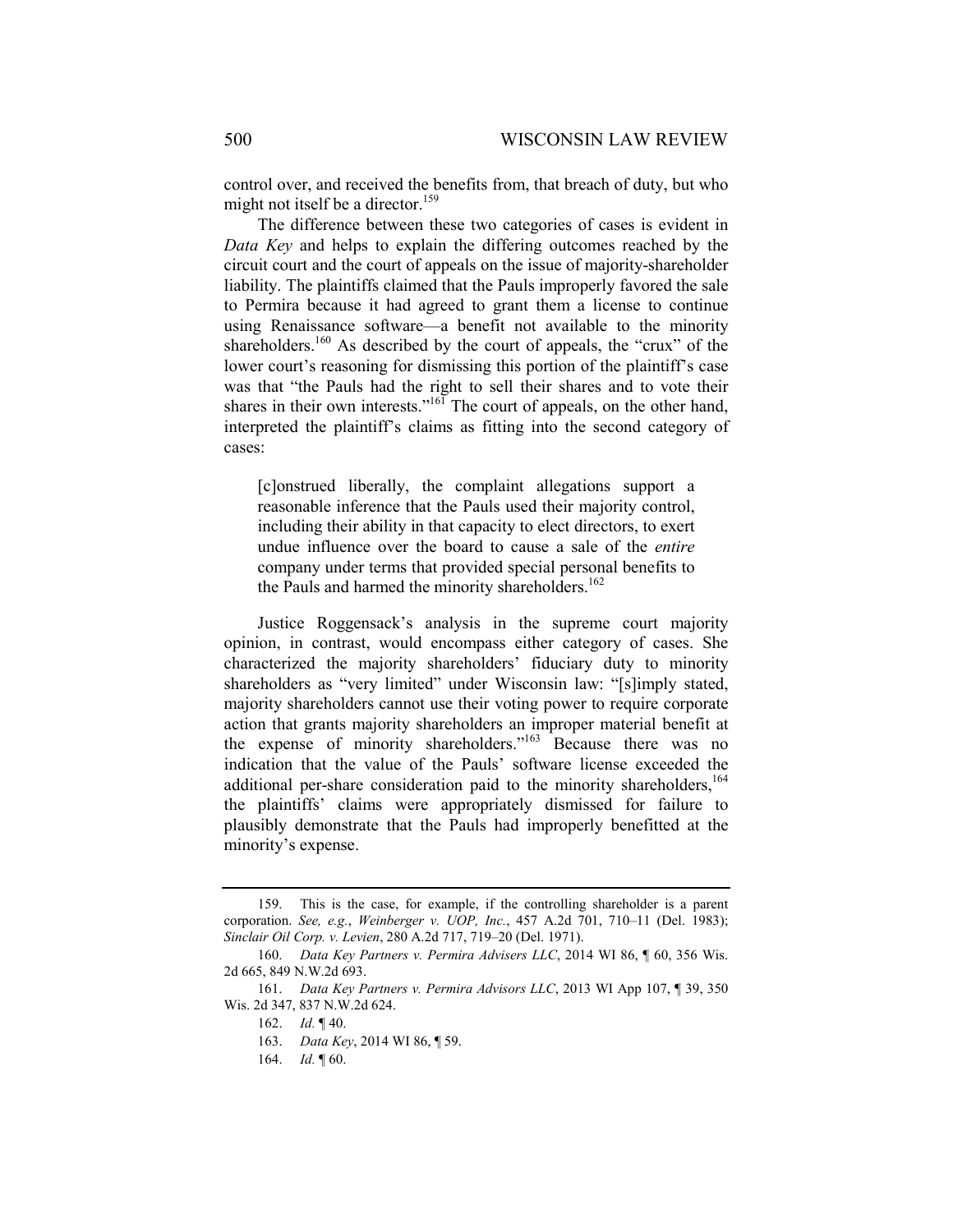Many of the majority-duty cases are specifically attuned to addressing the plight of people like Charley—minority shareholders in close corporations. An important line of Massachusetts cases analogizes the close corporation to a partnership and on that basis imposes more stringent fiduciary duties than those applicable to corporations generally.165 Here, unlike the cases discussed earlier, the challenged conduct typically involves action taken by the controlling shareholders in their capacity as directors and is thereby already subject to fiduciary obligation, but because of the minority's enhanced vulnerability in the closely-held corporate context, that obligation requires the "utmost good faith and loyalty."<sup>166</sup> Exactly how that standard differs from the conventional director's duty of loyalty has never been fully articulated, but one practical implication for litigation is that any action that treats the minority differently from those in control—such as the termination of Charley's employment—will be closely scrutinized. Rather than being protected by the BJR, the defendants are required to demonstrate a legitimate business purpose for their actions, which the minority shareholder can then rebut by showing that same purpose could have been achieved by alternative, less harmful means.<sup>167</sup>

An additional purpose for recognizing this partnership-like duty is to permit the aggrieved minority holder to bring a direct claim for relief rather than be limited to suing derivatively on the corporation's behalf. This was the issue in *Jorgensen*  $I^{168}$  While the court cited one of the Massachusetts cases in support, its analysis addressed only the existence of a direct claim, not the level of duty entailed.169 It would therefore be premature to infer, without more, that Wisconsin courts would follow Massachusetts in applying a heightened fiduciary duty to majority shareholders in close corporations.<sup>170</sup> Consequently, when acting in their capacity as directors, majority shareholders of Wisconsin close corporations should continue to enjoy the BJR's protection against

 <sup>165.</sup> *Wilkes v. Springside Nursing Home, Inc.*, 353 N.E.2d 657, 661–63 (Mass. 1976); *Donahue v. Rodd Electrotype Co.*, 328 N.E.2d 505, 515–16 (Mass. 1975).

 <sup>166.</sup> *Donahue*, 328 N.E.2d at 515.

 <sup>167.</sup> *See Wilkes*, 353 N.E.2d at 663 (removal of minority shareholder from payroll and refusal to reelect him as a salaried officer and director). *Compare Donahue*, 328 N.E.2d at 518–19 (offer to repurchase shares must be extended to minority shareholder), *with Nixon v. Blackwell*, 626 A.2d 1366, 1379 (Del. 1993) (selective repurchase found to be fair).

<sup>168.</sup> The trial court had interpreted prior cases to limit that right to shareholders in statutory close corporations under Wisconsin statute section 180.1833. *Jorgensen I*, 218 Wis. 2d 761, 773–76, 582 N.W.2d 98 (Ct. App. 1998).

 <sup>169.</sup> *Id.* at 779.

 <sup>170.</sup> *See McVeigh v. Grum*, No. 98-2559, 2000 WL 387516, at \*4 (Wis. Ct. App. Apr. 18, 2000) (per curiam) (rejecting the argument that *Jorgensen I* adopted the Massachusetts approach).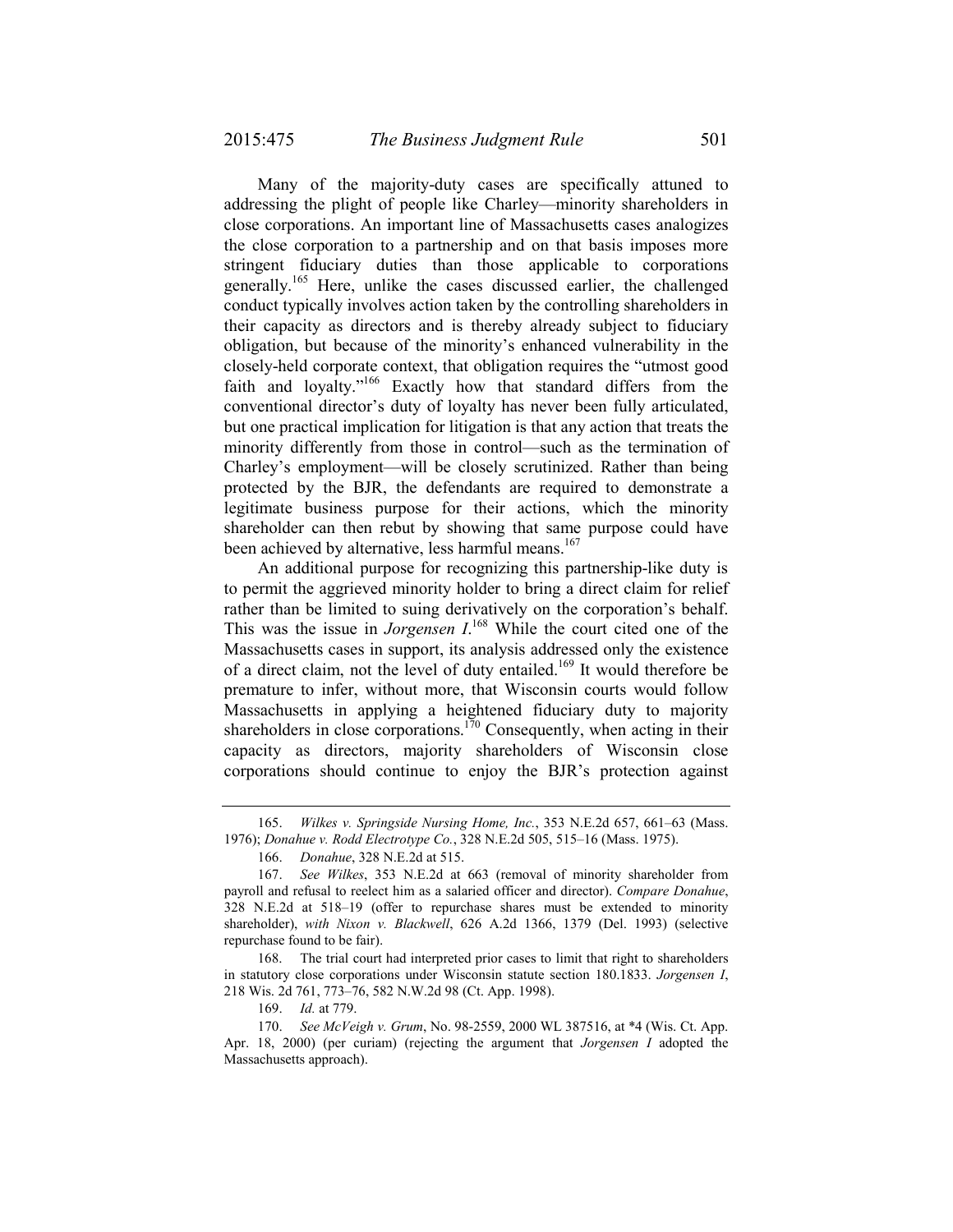liability for breach of fiduciary duty, to the same extent as any other director. And, independent of the BJR, if the breach entails their duties as directors, they are shielded against monetary liability by the immunity statute, so long as none of its exceptions apply. If, on the other hand, the duty at issue results from the defendant's status as a majority or controlling shareholder, the immunity statute is not available.<sup>171</sup>

# *D. Oppression*

While the BJR therefore remains an available defense to a claim for breach of fiduciary duty, its relationship to Charley's final remedial alternative—a suit for dissolution—is murkier. This remedy is based on the 1990 addition of "oppressive" conduct to the statutory grounds by which a minority shareholder can seek judicial dissolution of the corporation based on the actions of its directors or others in control.<sup>172</sup> Recognizing that dissolution is an extreme measure, particularly for a profitable going concern,<sup>173</sup> Wisconsin courts have interpreted their statutory authority to include the fashioning of alternative equitable remedies, including ordering a buyout of the minority's shares.<sup>174</sup>

The court in *Jorgensen I* described oppression as "closely related" to breach of fiduciary duty.<sup>175</sup> But the focus of the two remedies differs. By claiming a breach of fiduciary duty, Charley seeks compensation for his removal from office. Absent proof of bad faith, courts will not second guess whether Ann and Bill were right or wrong in deciding that Charley's services were no longer of value to the corporation. The dissolution remedy, in contrast, responds to the overall equity of Charley now being entirely at the mercy of Ann and Bill even though one-third of the enterprise represents his invested capital. For this reason, courts in several states have taken the position that business-judgment type

 <sup>171.</sup> *Data Key Partners v. Permira Advisers LLC*, 2014 WI 86, ¶ 57, 356 Wis. 2d 665, 849 N.W.2d 693.

 <sup>172.</sup> WIS. STAT. § 180.1430(2)(b) (2013–14).

 <sup>173.</sup> *Notz v. Everett Smith Group, Ltd.*, 2009 WI 30, ¶ 52–54, 316 Wis. 2d 640, 764 N.W.2d 904 (Roggensack, J., concurring) (calling dissolution a "harsh" remedy, and stating that "petitions for dissolution rarely result in the actual dissolution of the corporation"); *Dickman v. Vollmer*, 2007 WI App 141, ¶ 27, 303 Wis. 2d 241, 736 N.W.2d 202 ("Dissolution is discretionary.").

<sup>174.</sup> Use of equitable remedies in lieu of dissolution has been upheld in a number of unpublished opinions. *See, e.g.*, *McMorrow ex rel. Estate of Sheppard v. Specht*, No. 2012AP1633, 2013 WL 3198424, at \*2 (Wis. Ct. App. June 26, 2013) (per curiam); *N. Air Servs., Inc. v. Link*, No. 2008AP2897, 2012 WL 130531, at \*5 (Wis. Ct. App. Jan. 18, 2012) (Cane, J.); *Edler v. Edler*, No. 2006AP2937, 2007 WL 4530823, at \*3 (Wis. Ct. App. Dec. 27, 2007) (per curiam); *Senty v. Senty*, No. 2004AP1556, 2006 WL 770479, at \*8, ¶ 48 (Wis. Ct. App. Mar. 28, 2006) (per curiam).

 <sup>175.</sup> *Jorgensen I*, 218 Wis. 2d 761, 783, 582 N.W.2d 98 (Ct. App. 1998).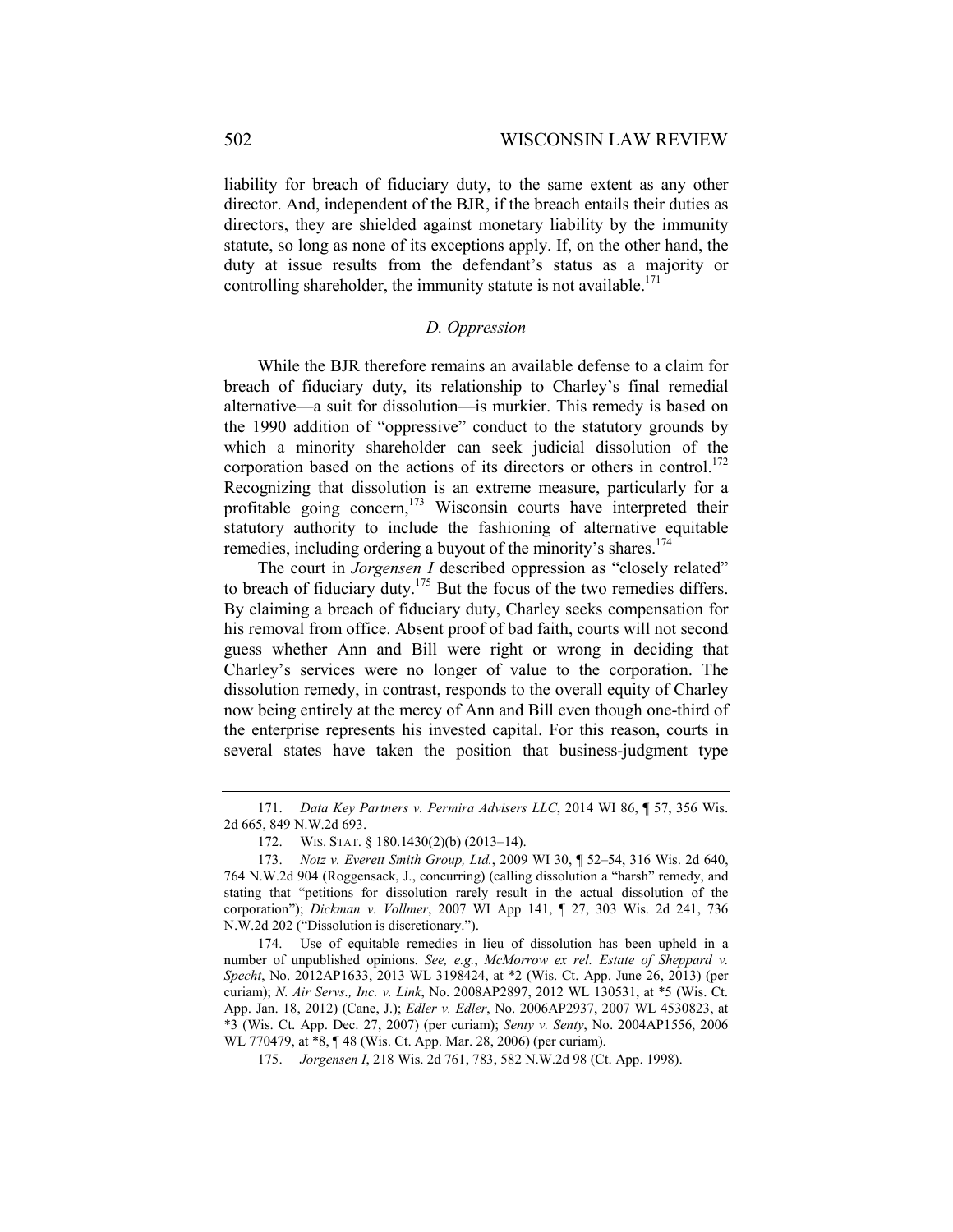deference does not apply in the oppression context.<sup>176</sup> Alternatively, given Wisconsin's history of a strong judicial commitment to the BJR, it may be more palatable to treat the BJR and the oppression doctrine as in a way complementing each other. That is, in response to a minority shareholder's claim of oppression, a Wisconsin court might be reluctant to second-guess the majority directors' decision, but because of that reluctance, be more open to facilitating the minority's exit from the corporation.

In practice, the exact role to be played by the BJR necessarily depends on how "oppression" is defined, and courts have developed two principal contenders. One equates oppressive conduct with defeating the "reasonable expectations" that were the basis of the minority shareholder's joining the venture.<sup>177</sup> Under this definition, Ann's and Bill's ouster of Charley might well be found oppressive even though it is the product of their good faith business judgment that he is no longer pulling his weight. The alternative, associated with the Oregon Supreme Court's *Baker v. Commercial Body Buildings, Inc.*178 decision, defines oppression as conduct that is "burdensome, harsh and wrongful conduct; a lack of probity and fair dealing in the affairs of a company to the prejudice of some of its members; or a visual departure from the standards of fair dealing, and a violation of fair play on which every shareholder who entrusts his money to a company is entitled to rely."<sup>179</sup> In contrast to the reasonable-expectations test, many elements in this second definition would suffice to negate the BJR's availability; but insofar as the definition's various component tests are disjunctive, it is still possible that some conduct might fit within both the *Baker* definition of oppression and the scope of the rule. Could Charley's termination be

 <sup>176.</sup> *Fox v. 7L Bar Ranch Co.*, 645 P.2d 929, 934–35 (Mont. 1982); *Grato v. Grato*, 639 A.2d 390, 396 (N.J. Super. Ct. App. Div. 1994); *Application of Topper*, 433 N.Y.S.2d 359, 362 (Sup. Ct. 1980). *But see Ritchie v. Rupe*, 443 S.W.3d 856, 869 (Tex. 2014) (holding that conduct is oppressive under Texas receivership only if it is "inconsistent with the honest exercise of business judgment").

 <sup>177.</sup> *See, e.g.*, *In re Kemp & Beatley, Inc.*, 473 N.E.2d 1173, 1179 (N.Y. 1984).

<sup>178. 507</sup> P.2d 387 (Or. 1973).

 <sup>179.</sup> *Id.* at 393. Interestingly, both definitions trace to the United Kingdom, which first enacted an oppression remedy in 1948. Companies Act, 1948, 11 & 12 Geo. 6, c. 38, § 210 (U.K.), *available at* http://www.legislation.gov.uk/ukpga/1948/38/pdfs/ ukpga\_19480038\_en.pdf. The *Baker* language was taken from a student law review comment, which quoted two British decisions. *See id.* at 393 n.9 (citing Comment, *Oppression as a Statutory Ground for Corporate Dissolution*, 1965 DUKE L.J. 128). The reasonable-expectations test was popularized by F. Hodge O'Neal in his treatise and was derived from an Australian scholar's analysis of the experience under the U.K. and Commonwealth statutes. *See* Allen B. Afterman, *Statutory Protection for Oppressed Minority Shareholders: A Model for Reform*, 55 VA. L. REV. 1043, 1043 & n.1, 1063 (1969).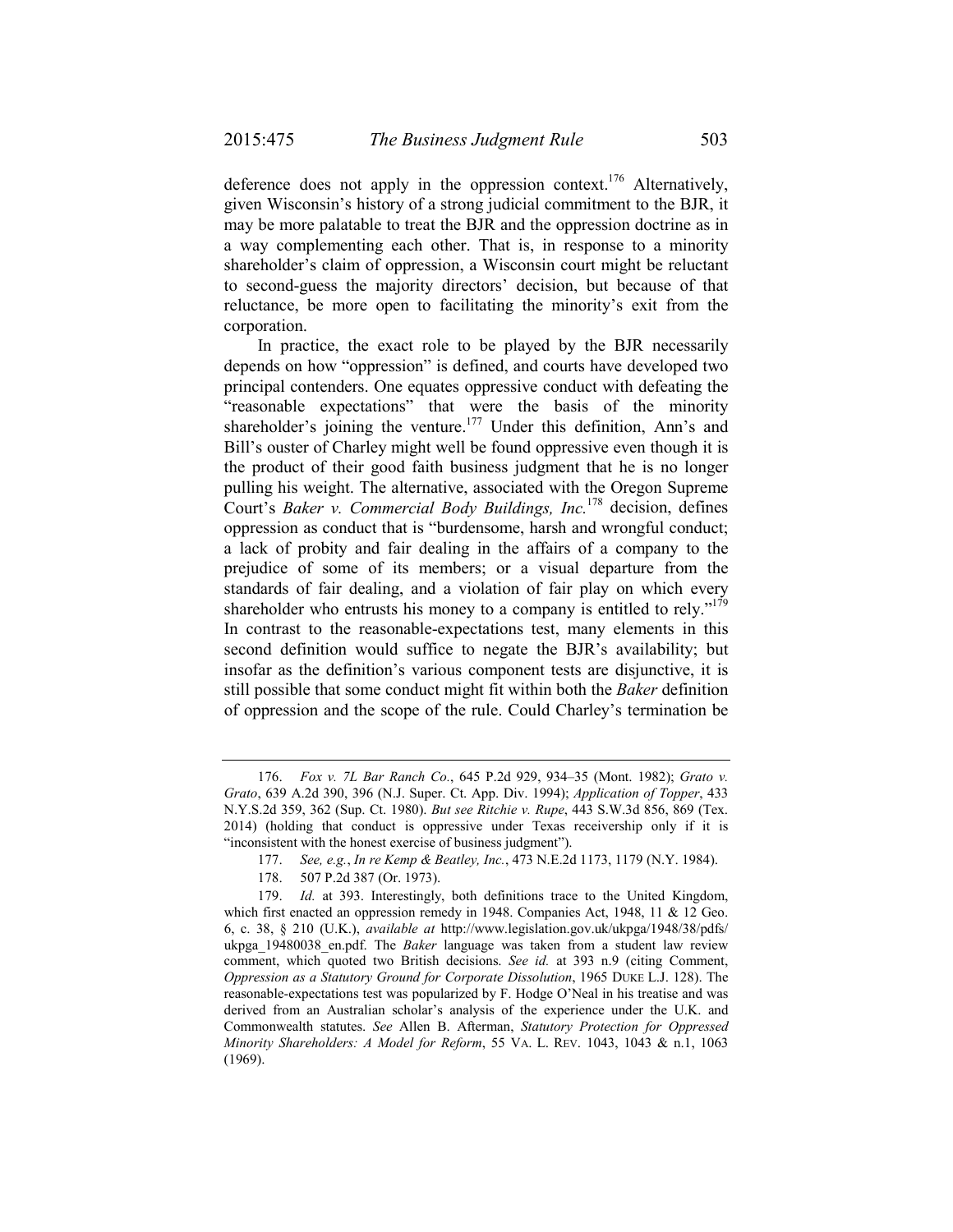regarded as "a violation of the rules of 'fair play,"<sup>180</sup> for example, even though he cannot prove that Ann and Bill acted in bad faith?

In *Jorgensen I*, the court adopted the *Baker* language but added that it intended the definition "to be broad and flexible, rather than narrow."181 Further expanding the potential boundaries of the test, the court observed in a footnote that it saw the *Baker* language "as including consideration of the frustration of the reasonable expectations of shareholders, when that is appropriate."182 *Jorgensen I*'s adoption of the *Baker* language has been cited in several subsequent cases and endorsed by the supreme court, $183$  but it has rarely been applied to a specific set of facts in a published opinion. The lone instance is *Reget v. Paige*, where the court read *Jorgensen I* to require "that the complaining shareholder prove that those in control of the corporation willfully and wrongfully inflicted a direct injury upon him that benefited the stockholders who were not injured."<sup>184</sup> Importantly, it added: "[d]ecisions of the board made in good faith cannot satisfy the definition we established for oppressive conduct in *Jorgensen*."185 Taken alone, this sentence suggests that in Wisconsin, unlike some of the other jurisdictions referred to above, the BJR is a defense to claims of oppression. But Reget's claims exclusively involved conduct that affected all shareholders equally—excessive compensation and the failure to pay dividends or make a market in the corporation's stock.<sup>186</sup> It therefore remains to be seen whether Wisconsin courts would take a similarly narrow view of the oppression concept in the more typical fact pattern where, as in Charley's case or *Jorgensen* itself, the minority shareholder claims to have been singled out for unfair treatment.

Whatever the relationship between oppression and the BJR, the role of the immunity statute is more clear-cut. Conduct may be found to be oppressive independent of whether it meets any of the statutory

 <sup>180.</sup> *See Lynch v. Carriage Ridge, LLC*, No. 02-0528, 2003 WL 21706305, at \*4 (Wis. Ct. App. July 24, 2003) (per curiam).

 <sup>181.</sup> *Jorgensen I*, 218 Wis. 2d 761, 783, 582 N.W.2d 98 (Ct. App. 1998) (citing *Fix v. Fix Material Co.*, 538 S.W.2d 351, 358 (Mo. Ct. App. 1976)).

 <sup>182.</sup> *Id.* at 783 n.10; *see also Edler v. Edler*, No. 2006AP2937, 2007 WL 4530823, at \*2 (Wis. Ct. App. Dec. 27, 2007) (per curiam). The author of the leading treatises on close corporations and oppression has observed that *Baker*'s "definition of oppression, viewed from a twenty-first century perspective, looks narrow" and has characterized the reasonable-expectations test as now "the most widely accepted standard to trigger . . . judicial relief." Robert B. Thompson, *Allocating The Roles for Contracts and Judges in the Closely Held Firm*, 33 W. NEW ENG. L. REV. 369, 370, 378 (2011).

 <sup>183.</sup> *N. Air Servs., Inc. v. Link*, 2011 WI 75, ¶ 75 n.32, 336 Wis. 2d 1, 804 N.W.2d 458.

 <sup>184.</sup> *Reget v. Paige*, 2001 WI App 73, ¶ 25, 242 Wis. 2d 278, 626 N.W.2d 302.

 <sup>185.</sup> *Id.* ¶ 26.

 <sup>186.</sup> *Id.* ¶ 8.